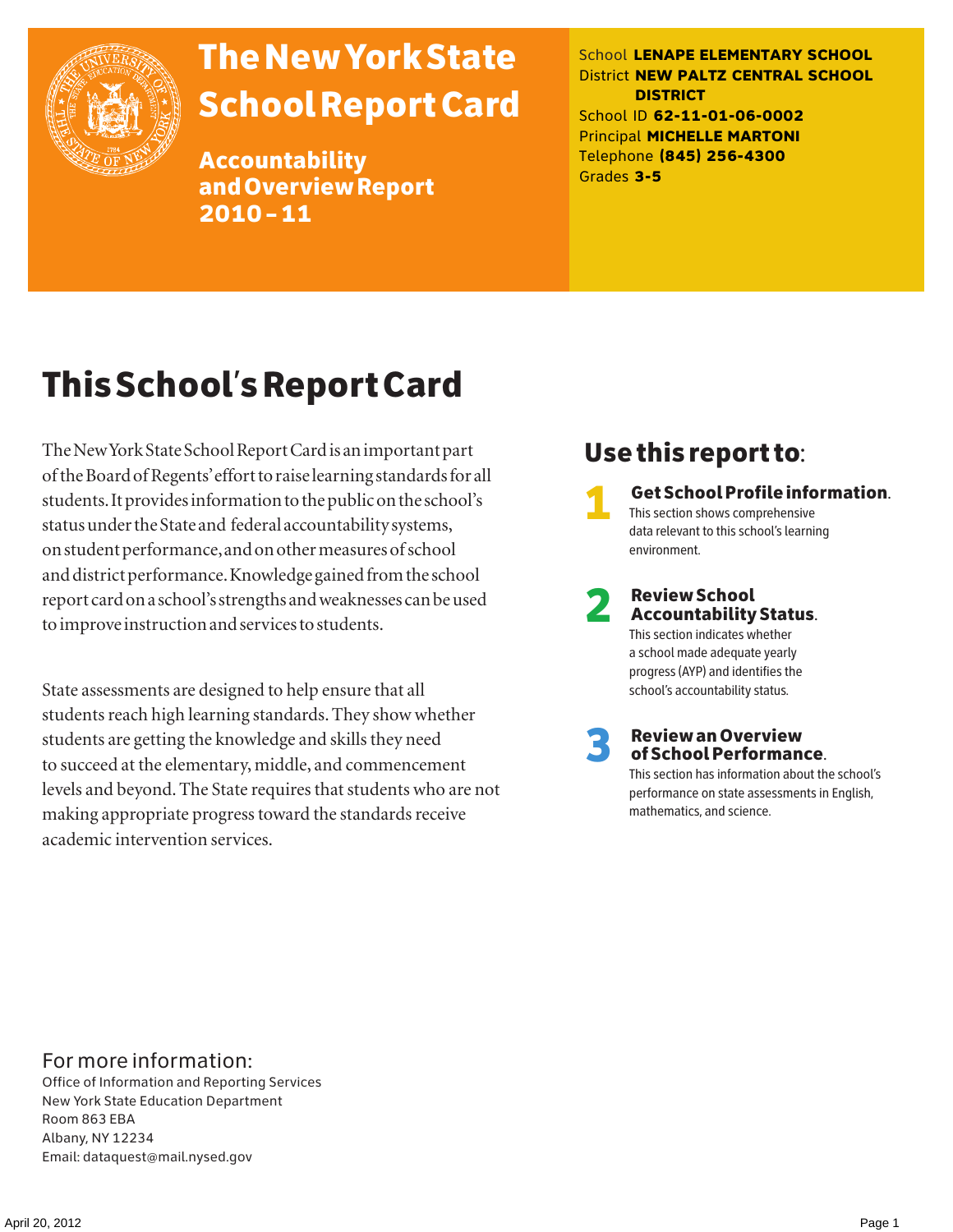### School Profile

This section shows comprehensive data relevant to this school's learning environment, including information about enrollment, average class size, and teacher qualifications.

### Enrollment

|                            | $2008 - 09$ | 2009-10 | $2010 - 11$ |
|----------------------------|-------------|---------|-------------|
| Pre-K                      | 0           | 0       | 0           |
| Kindergarten               | 0           | 0       | 0           |
| Grade 1                    | 0           | 0       | 0           |
| Grade 2                    | 0           | 0       | 0           |
| Grade 3                    | 170         | 147     | 175         |
| Grade 4                    | 169         | 164     | 149         |
| Grade 5                    | 164         | 176     | 174         |
| Grade 6                    | 0           | 0       | 0           |
| <b>Ungraded Elementary</b> | 4           | 3       | 0           |
| Grade 7                    | 0           | 0       | 0           |
| Grade 8                    | 0           | 0       | 0           |
| Grade 9                    | 0           | 0       | 0           |
| Grade 10                   | 0           | 0       | 0           |
| Grade 11                   | 0           | 0       | 0           |
| Grade 12                   | 0           | 0       | 0           |
| <b>Ungraded Secondary</b>  | 0           | 0       | 0           |
| Total K-12                 | 507         | 490     | 498         |

### Enrollment Information

*Enrollment* counts are as of Basic Educational Data System (BEDS) day, which is typically the first Wednesday of October of the school year. Students who attend BOCES programs on a part-time basis are included in a school's enrollment. Students who attend BOCES on a full-time basis or who are placed full time by the district in an out-of-district placement are not included in a school's enrollment. Students classified by schools as "pre-first" are included in first grade counts.

### Average Class Size

|                      | $2008 - 09$ | $2009 - 10$ | $2010 - 11$ |
|----------------------|-------------|-------------|-------------|
| <b>Common Branch</b> | 22          | 22          | 20          |
| Grade 8              |             |             |             |
| English              |             |             |             |
| <b>Mathematics</b>   |             |             |             |
| Science              |             |             |             |
| Social Studies       |             |             |             |
| Grade 10             |             |             |             |
| English              |             |             |             |
| <b>Mathematics</b>   |             |             |             |
| Science              |             |             |             |
| Social Studies       |             |             |             |

### Average Class Size Information

*Average Class Size* is the total registration in specified classes divided by the number of those classes with registration. *Common Branch* refers to self-contained classes in Grades 1–6.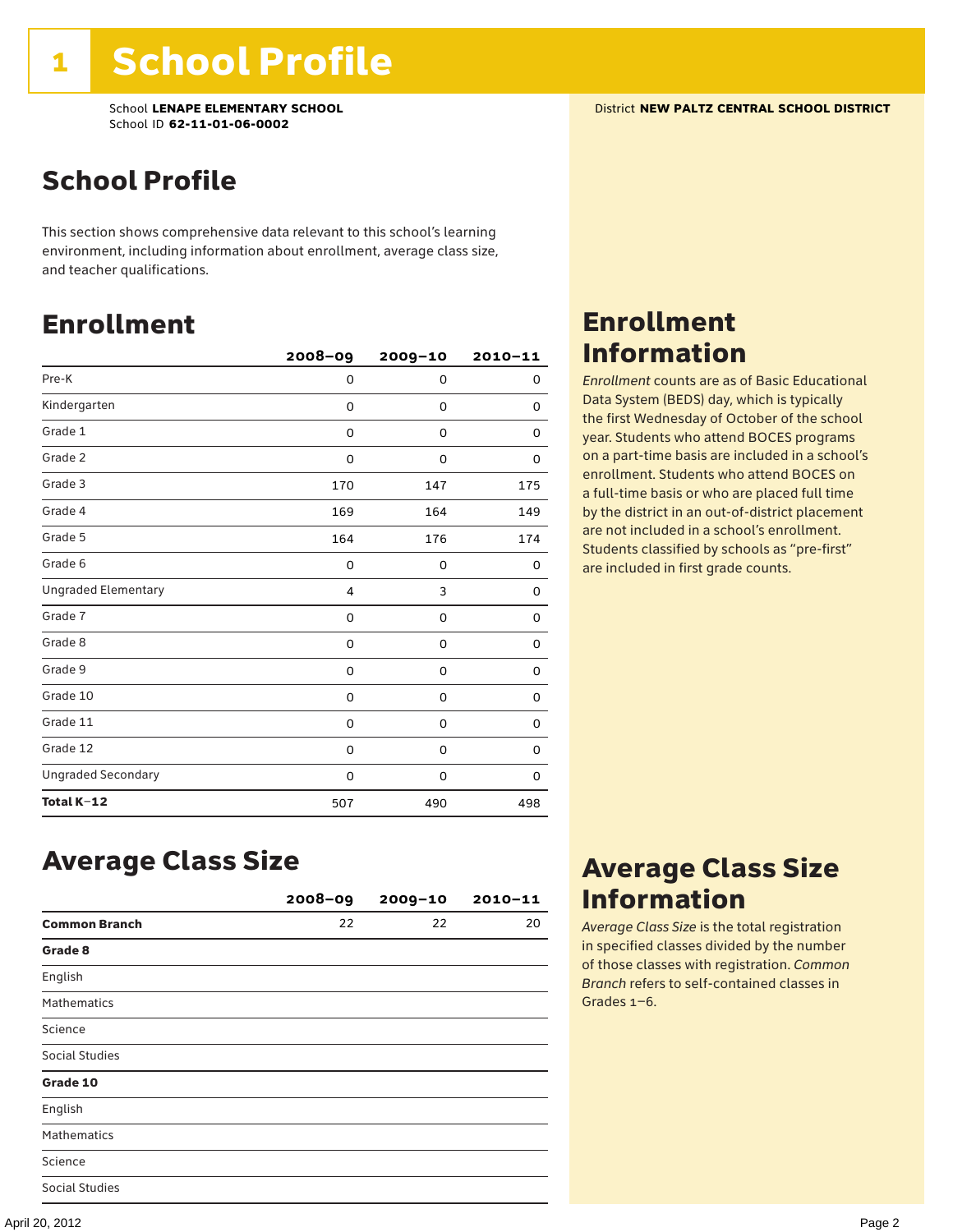### Demographic Factors

|                                                    |                | $2008 - 09$ |     | $2009 - 10$ |     | $2010 - 11$ |
|----------------------------------------------------|----------------|-------------|-----|-------------|-----|-------------|
|                                                    | #              | %           | #   | %           | #   | %           |
| Eligible for Free Lunch                            | 92             | 18%         | 92  | 19%         | 93  | 19%         |
| Reduced-Price Lunch                                | 26             | 5%          | 25  | 5%          | 21  | 4%          |
| Student Stability*                                 |                | 98%         |     | 92%         |     | 97%         |
| Limited English Proficient                         | 16             | 3%          | 13  | 3%          | 11  | 2%          |
| <b>Racial/Ethnic Origin</b>                        |                |             |     |             |     |             |
| American Indian or Alaska Native                   | $\overline{2}$ | 0%          | 1   | 0%          | 1   | 0%          |
| <b>Black or African American</b>                   | 35             | 7%          | 30  | 6%          | 26  | 5%          |
| Hispanic or Latino                                 | 49             | 10%         | 54  | 11%         | 51  | 10%         |
| Asian or Native<br>Hawaiian/Other Pacific Islander | 22             | 4%          | 15  | 3%          | 15  | 3%          |
| White                                              | 399            | 79%         | 384 | 78%         | 397 | 80%         |
| Multiracial                                        | 0              | 0%          | 6   | 1%          | 8   | 2%          |

 \* Available only at the school level.

### Attendance and Suspensions

|                            | $2007 - 08$ |     | $2008 - 09$ |               | $2009 - 10$ |      |
|----------------------------|-------------|-----|-------------|---------------|-------------|------|
|                            | #           | %   | #           | $\frac{0}{6}$ | #           | $\%$ |
| Annual Attendance Rate     |             | 95% |             | 95%           |             | 95%  |
| <b>Student Suspensions</b> |             | በ%  |             | በ%            |             | 1%   |

### Demographic Factors Information

*Eligible for Free Lunch* and *Reduced*-*Price Lunch* percentages are determined by dividing the number of approved lunch applicants by the Basic Educational Data System (BEDS) enrollment in full-day Kindergarten through Grade 12. *Eligible for Free Lunch* and *Limited English Proficient* counts are used to determine *Similar Schools* groupings within a *Need*/*Resource Capacity* category. *Student Stability* is the percentage of students in the highest grade in a school who were also enrolled in that school at any time during the previous school year. (For example, if School A, which serves Grades 6–8, has 100 students enrolled in Grade 8 this year, and 92 of those 100 students were also enrolled in School A last year, the stability rate for the school is 92 percent.)

### Attendance and Suspensions Information

*Annual Attendance Rate* is determined by dividing the school's total actual attendance by the total possible attendance for a school year. A school's actual attendance is the sum of the number of students in attendance on each day the school was open during the school year. Possible attendance is the sum of the number of enrolled students who should have been in attendance on each day the school was open during the school year. *Student Suspension* rate is determined by dividing the number of students who were suspended from school (not including in-school suspensions) for one full day or longer anytime during the school year by the Basic Educational Data System (BEDS) day enrollments for that school year. A student is counted only once, regardless of whether the student was suspended one or more times during the school year.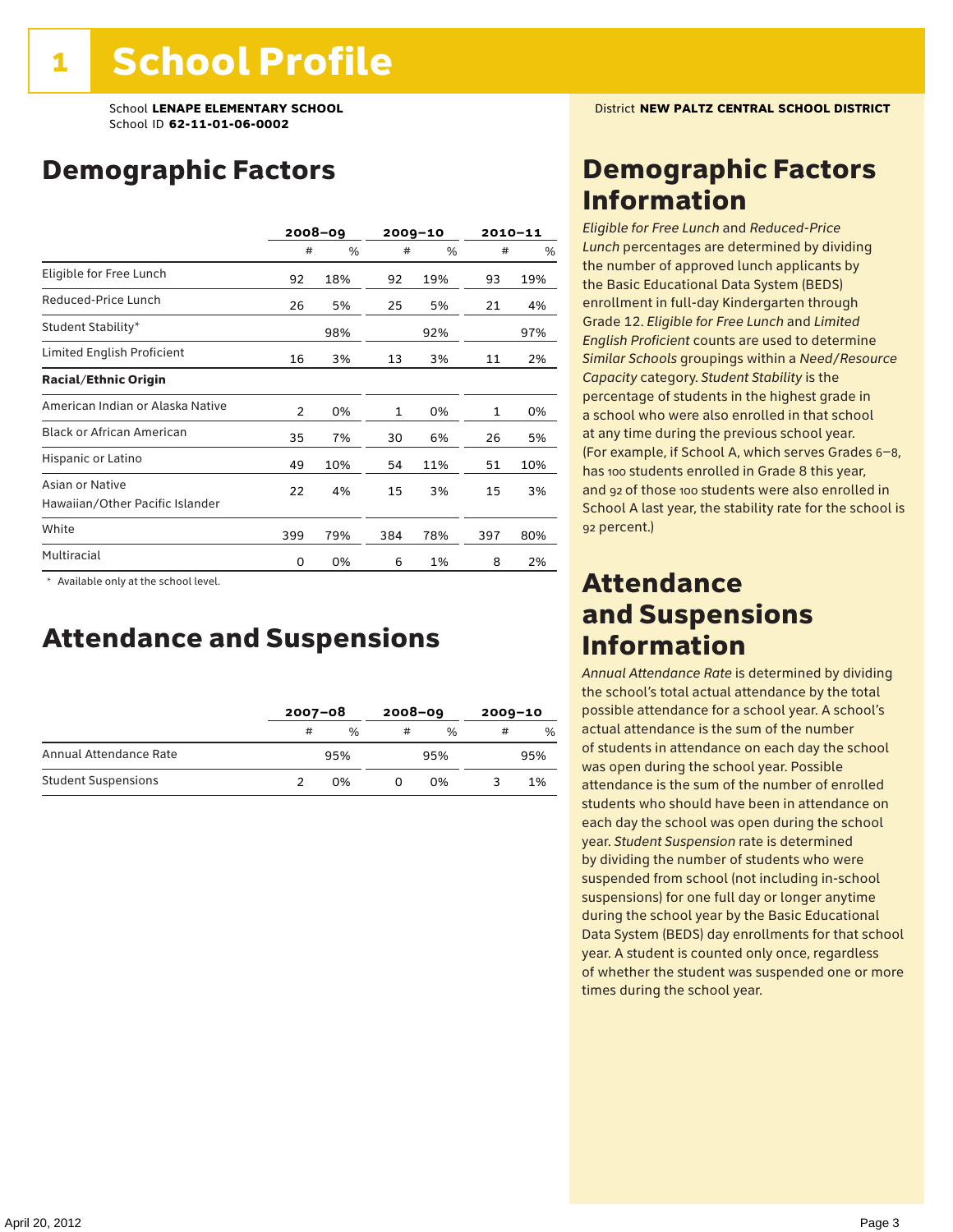### Teacher Qualifications

|                                                                                | $2008 - 09$ | $2009 - 10$ | 2010-11 |
|--------------------------------------------------------------------------------|-------------|-------------|---------|
| <b>Total Number of Teachers</b>                                                | 39          | 40          | 39      |
| Percent with No Valid<br><b>Teaching Certificate</b>                           | 0%          | 0%          | 0%      |
| Percent Teaching Out<br>of Certification                                       | 0%          | 0%          | 0%      |
| Percent with Fewer Than<br>Three Years of Experience                           | 5%          | 5%          | 0%      |
| Percentage with Master's Degree<br>Plus 30 Hours or Doctorate                  | 13%         | 15%         | 18%     |
| <b>Total Number of Core Classes</b>                                            | 45          | 44          | 39      |
| Percent Not Taught by Highly<br><b>Qualified Teachers in This School</b>       | 0%          | 0%          | 0%      |
| Percent Not Taught by Highly<br><b>Oualified Teachers in This District</b>     | 0%          | 1%          | 0%      |
| Percent Not Taught by Highly<br>Qualified in High-Poverty Schools<br>Statewide | 8%          | 6%          | 5%      |
| Percent Not Taught by Highly<br>Qualified in Low-Poverty Schools<br>Statewide  | 1%          | 1%          | 0%      |
| <b>Total Number of Classes</b>                                                 | 66          | 70          | 68      |
| Percent Taught by Teachers Without<br>Appropriate Certification                | 2%          | 1%          | 0%      |

### Teacher Turnover Rate

|                                                                       | 2007-08 | $2008 - 09$ | 2009-10 |
|-----------------------------------------------------------------------|---------|-------------|---------|
| Turnover Rate of Teachers with Fewer<br>than Five Years of Experience | 50%     | በ%          | 29%     |
| Turnover Rate of All Teachers                                         | 11%     | 5%          | 13%     |

### Staff Counts

| $2008 - 09$ | $2009 - 10$ | $2010 - 11$ |
|-------------|-------------|-------------|
| 3           |             |             |
| N/A         | N/A         | N/A         |
| 0           |             |             |
|             |             |             |
|             |             |             |

\* Not available at the school level.

### Teacher Qualifications Information

The *Percent Teaching Out of Certification* is the percent doing so more than on an incidental basis; that is, the percent teaching for more than five periods per week outside certification.

*Core Classes* are primarily K-6 common branch, English, mathematics, science, social studies, art, music, and foreign languages. To be *Highly Qualified*, a teacher must have at least a Bachelor's degree, be certified to teach in the subject area, and show subject matter competency. A teacher who taught one class outside of the certification area(s) is counted as Highly Qualified provided that 1) the teacher had been determined by the school or district through the HOUSSE process or other state-accepted methods to have demonstrated acceptable subject knowledge and teaching skills and 2) the class in question was not the sole assignment reported. Credit for incidental teaching does not extend beyond a single assignment. Independent of Highly Qualified Teacher status, any assignment for which a teacher did not hold a valid certificate still registers as teaching out of certification. High-poverty and low-poverty schools are those schools in the upper and lower quartiles, respectively, for percentage of students eligible for a free or reduced-price lunch.

### Teacher Turnover Rate Information

*Teacher Turnover Rate* for a specified school year is the number of teachers in that school year who were not teaching in the following school year divided by the number of teachers in the specified school year, expressed as a percentage.

### Staff Counts Information

*Other Professionals* includes administrators, guidance counselors, school nurses, psychologists, and other professionals who devote more than half of their time to non-teaching duties. Teachers who are shared between buildings within a district are reported on the district report only.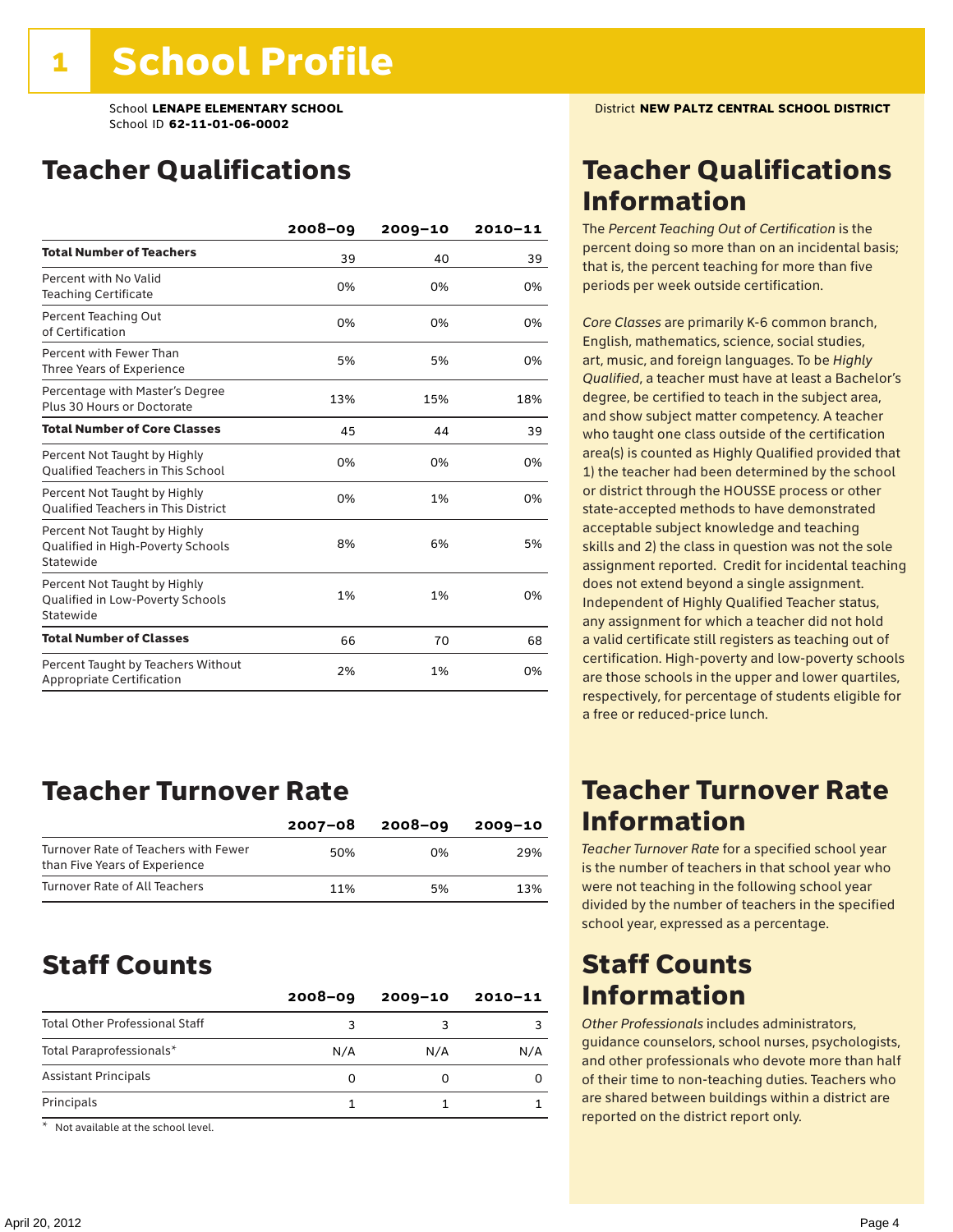### Understanding How Accountability Works in New York State

The federal No Child Left Behind (NCLB) Act requires that states develop and report on measures of student proficiency in 1) English language arts (ELA), in 2) mathematics, and on 3) a third indicator. In New York State in 2010–11, the third indicator is science at the elementary/middle level and graduation rate at the secondary level. Schools or districts that meet predefined goals on these measures are making Adequate Yearly Progress (AYP).



For more information about accountability in New York State, visit: http://www.p12.nysed.gov/irs/accountability/.

### 1 English Language Arts (ELA)

To make AYP in ELA, every accountability group must make AYP. For a group to make AYP, it must meet the participation and the performance criteria.

#### A Participation Criterion

At the elementary/middle level, 95 percent of Grades 3–8 students enrolled during the test administration period in each group with 40 or more students must be tested on the New York State Testing Program (NYSTP) in ELA or, if appropriate, the New York State English as a Second Language Achievement Test (NYSESLAT), or the New York State Alternate Assessment (NYSAA) in ELA. At the secondary level, 95 percent of seniors in 2010–11 in each accountability group with 40 or more students must have taken an English examination that meets the students' graduation requirement.

#### B Performance Criterion

At the elementary/middle level, the Performance Index (PI) of each group with 30 or more continuously enrolled tested students must equal or exceed its Effective Annual Measurable Objective (AMO) or the group must make Safe Harbor. (NYSESLAT is used only for participation.) At the secondary level, the PI of each group in the 2007 cohort with 30 or more members must equal or exceed its Effective AMO or the group must make Safe Harbor. To make Safe Harbor, the PI of the group must equal or exceed its Safe Harbor Target and the group must qualify for Safe Harbor using the third indicator, science or graduation rate.

### 2 Mathematics

The same criteria for making AYP in ELA apply to mathematics. At the elementary/middle level, the measures used to determine AYP are the NYSTP and the NYSAA in mathematics. At the secondary level, the measures are mathematics examinations that meet the students' graduation requirement.

#### 3 Third Indicator

In addition to English language arts and mathematics, the school must also make AYP in a third area of achievement. This means meeting the criteria in science at the elementary/middle level and the criteria in graduation rate at the secondary level.

Elementary/Middle-Level Science: To make AYP, the All Students group must meet the participation criterion *and* the performance criterion.

#### A Participation Criterion

Eighty percent of students in Grades 4 and/or 8 enrolled during the test administration period in the All Students group, if it has 40 or more students, must be tested on an accountability measure. In Grade 4, the measures are the Grade 4 elementary-level science test and the Grade 4 NYSAA in science. In Grade 8 science, the measures are the Grade 8 middle-level science test, Regents science examinations, and the Grade 8 NYSAA in science.

#### B Performance Criterion

The PI of the All Students group, if it has 30 or more students, must equal or exceed the State Science Standard (100) or the Science Progress Target.

Qualifying for Safe Harbor in Elementary/Middle-Level ELA and Math: To qualify, the group must meet both the participation criterion and the performance criterion in science.

Secondary-Level Graduation Rate: For a school to make AYP in graduation rate, the percent of students in the 2006 graduation-rate total cohort in the All Students group earning a local or Regents diploma by August 31, 2010 must equal or exceed the Graduation-Rate Standard (80%) or the Graduation-Rate Progress Target.

Qualifying for Safe Harbor in Secondary-Level ELA and Math: To qualify, the percent of the 2006 graduation-rate total cohort earning a local or Regents diploma by August 31, 2010 must equal or exceed the Graduation-Rate Standard (80%) or the Graduation-Rate Progress Target for that group.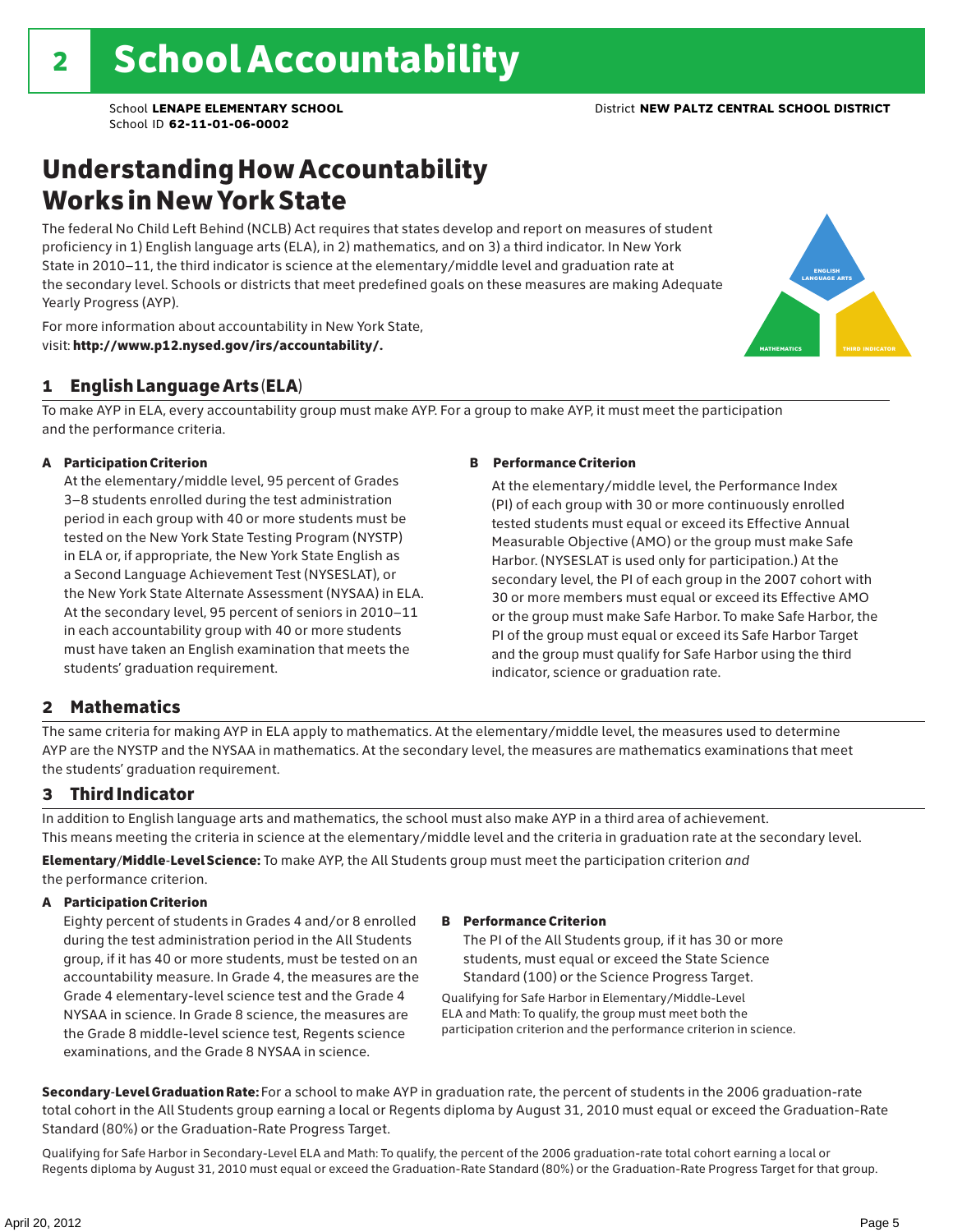## Useful Terms for Understanding Accountability

#### 12th Graders

The count of 12th graders enrolled during the 2010–11 school year used to determine the Percentage Tested for the Participation part of the AYP determination for secondarylevel ELA and mathematics. These are the first numbers in the parentheses after the subgroup label on the secondary-level ELA and mathematics pages.

#### 2007 Cohort

The count of students in the 2007 accountability cohort used to determine the Performance Index for the Test Performance part of the AYP determination for secondary-level ELA and mathematics. These are the second numbers in the parentheses after the subgroup label on the secondary-level ELA and mathematics pages.

#### Accountability Cohort for English and Mathematics

The accountability cohort is used to determine if a school or district met the performance criterion in secondary-level ELA and mathematics. The 2007 school accountability cohort consists of all students who first entered Grade 9 anywhere in the 2007–08 school year, and all ungraded students with disabilities who reached their seventeenth birthday in the 2007–08 school year, who were enrolled on October 6, 2010 and did not transfer to a diploma granting program. Students who earned a high school equivalency diploma or were enrolled in an approved high school equivalency preparation program on June 30, 2011, are not included in the 2007 school accountability cohort. The 2007 district accountability cohort consists of all students in each school accountability cohort plus students who transferred within the district after BEDS day plus students who were placed outside the district by the Committee on Special Education or district administrators and who met the other requirements for cohort membership. Cohort is defined in Section 100.2 (p) (16) of the Commissioner's Regulations.

#### Adequate Yearly Progress (AYP)

Adequate Yearly Progress (AYP) indicates satisfactory progress by a district or a school toward the goal of proficiency for all students.

#### Annual Measurable Objective (AMO)

The Annual Measurable Objective (AMO) is the Performance Index value that signifies that an accountability group is making satisfactory progress toward the goal that 100 percent of students will be proficient in the State's learning standards for English language arts and mathematics by 2013–14. The AMOs for each grade level will be increased as specified in CR100.2(p) (14) and will reach 200 in 2013–14. (See Effective AMO for further information.)

#### Continuous Enrollment

The count of continuously enrolled tested students used to determine the Performance Index for the Test Performance part of the AYP determination for elementary/middle-level ELA, mathematics, and science. These are the second numbers in the parentheses after the subgroup label on the elementary/ middle-level ELA, mathematics, and science pages.

#### Continuously Enrolled Students

At the elementary/middle level, continuously enrolled students are those enrolled in the school or district on BEDS day (usually the first Wednesday in October) of the school year until the test administration period. At the secondary level, all students who meet the criteria for inclusion in the accountability cohort are considered to be continuously enrolled.

#### Effective Annual Measurable Objective (Effective AMO)

The Effective Annual Measurable Objective is the Performance Index (PI) value that each accountability group within a school or district is expected to achieve to make AYP. The Effective AMO is the lowest PI that an accountability group of a given size can achieve in a subject for the group's PI not to be considered significantly different from the AMO for that subject. If an accountability group's PI equals or exceeds the Effective AMO, it is considered to have made AYP. A more complete definition of Effective AMO and a table showing the PI values that each group size must equal or exceed to make AYP are available at www.p12.nysed.gov/irs.

#### Graduation Rate

The Graduation Rate on the Graduation Rate page is the percentage of the 2006 cohort that earned a local or Regents diploma by August 31, 2010.

#### Graduation-Rate Total Cohort

The Graduation-Rate Total Cohort, shown on the Graduation Rate page, is used to determine if a school or district made AYP in graduation rate. For the 2010–11 school year, this cohort is the 2006 graduation-rate total cohort. The 2006 total cohort consists of all students who first entered Grade 9 anywhere in the 2006–07 school year, and all ungraded students with disabilities who reached their seventeenth birthday in the 2006–07 school year, and who were enrolled in the school/ district for five months or longer or who were enrolled in the school/district for less than five months but were previously enrolled in the same school/district for five months or longer between the date they first entered Grade 9 and the date they last ended enrollment. A more detailed definition of graduation-rate cohort can be found in the SIRS Manual at

#### http://www.p12.nysed.gov/irs/sirs/.

For districts and schools with fewer than 30 graduation-rate total cohort members in the All Students group in 2010–11, data for 2009–10 and 2010–11 for accountability groups were combined to determine counts and graduation rates. Groups with fewer than 30 students in the graduation-rate total cohort are not required to meet the graduation-rate criterion.

#### Limited English Proficient

For all accountability measures, if the count of LEP students is equal to or greater than 30, former LEP students are also included in the performance calculations.

#### Non-Accountability Groups

Female, Male, and Migrant groups are not part of the AYP determination for any measure.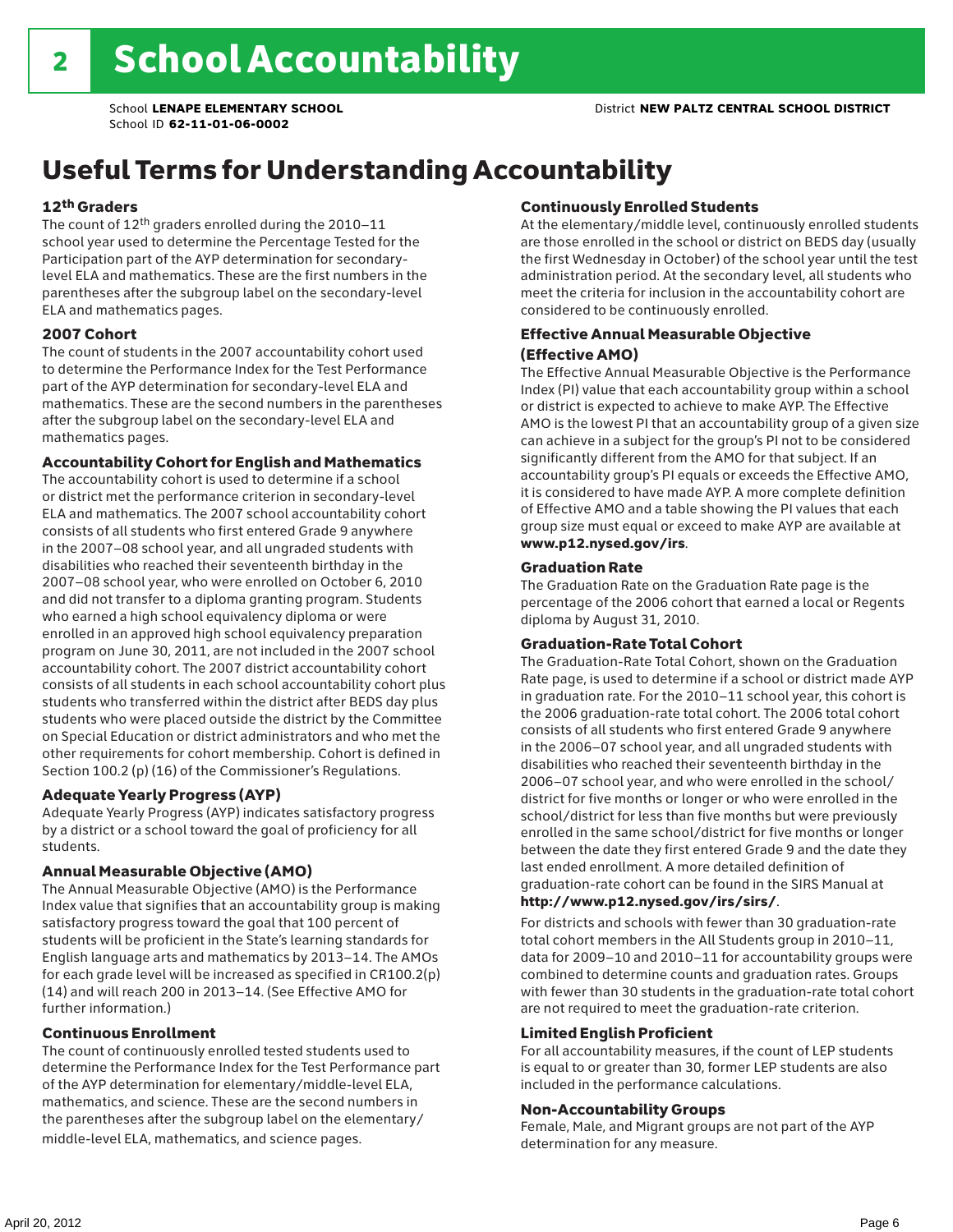## Useful Terms for Understanding Accountability (continued)

#### Participation

Accountability groups with fewer than 40 students enrolled during the test administration period (for elementary/middlelevel ELA, math, and science) or fewer than 40 12th graders (for secondary-level ELA and mathematics) are not required to meet the participation criterion. If the Percentage Tested for an accountability group fell below 95 percent for ELA and math or 80 percent for science in 2010–11, the participation enrollment ("Total" or "12th Graders") shown in the tables is the sum of 2009–10 and 2010–11 participation enrollments and the "Percentage Tested" shown is the weighted average of the participation rates over those two years.

#### Performance Index (PI)

A Performance Index is a value from 0 to 200 that is assigned to an accountability group, indicating how that group performed on a required State test (or approved alternative) in English language arts, mathematics, or science. Student scores on the tests are converted to four performance levels, from Level 1 to Level 4. (See performance level definitions on the Overview summary page.) At the elementary/middle level, the PI is calculated using the following equation:

100 × [(Count of Continuously Enrolled Tested Students Performing at Levels 2, 3, and  $4 +$  the Count at Levels 3 and  $4) \div$ Count of All Continuously Enrolled Tested Students]

At the secondary level, the PI is calculated using the following equation:

100 × [(Count of Cohort Members Performing at Levels 2, 3, and 4 + the Count at Levels 3 and 4) ÷ Count of All Cohort Members]

A list of tests used to measure student performance for accountability is available at www.p12.nysed.gov/irs.

#### Progress Targets

For accountability groups below the State Standard in science or graduation rate, the Progress Target is an alternate method for making AYP or qualifying for Safe Harbor in English language arts and mathematics based on improvement over the previous year's performance.

*Science:* The current year's Science Progress Target is calculated by adding one point to the previous year's Performance Index (PI). Example: The 2010–11 Science Progress Target is calculated by adding one point to the 2009–10 PI.

*Graduation Rate*: The Graduation-rate Progress Target is calculated by determining a 20% gap reduction between the rate of the previous year's graduation-rate cohort and the state standard. Example: The 2010–11 Graduation-Rate Progress Target = [(80 – percentage of the 2005 cohort earning a local or Regents diploma by August 31, 2009)  $\times$  0.20] + percentage of the 2005 cohort earning a local or Regents diploma by August 31, 2009.

Progress Targets are provided for groups whose PI (for science) or graduation rate (for graduation rate) is below the State Standard.

#### Safe Harbor Targets

Safe Harbor provides an alternate means to demonstrate AYP for accountability groups that do not achieve their EAMOs in English or mathematics. The 2010–11 safe harbor targets are calculated using the following equation: 2009–10 PI + (200 – the 2009–10 PI) × 0.10

Safe Harbor Targets are provided for groups whose PI is less than the EAMO.

#### Safe Harbor Qualification (‡)

On the science page, if the group met both the participation and the performance criteria for science, the Safe Harbor Qualification column will show "Qualified." If the group did not meet one or more criteria, the column will show "Did not qualify." A "‡" symbol after the 2010–11 Safe Harbor Target on the elementary/middle- or secondary-level ELA or mathematics page indicates that the student group did not make AYP in science (elementary/middle level) or graduation rate (secondary level) and; therefore, the group did not qualify for Safe Harbor in ELA or mathematics.

#### State Standard

The criterion value that represents minimally satisfactory performance (for science) or a minimally satisfactory percentage of cohort members earning a local or Regents diploma (for graduation rate). In 2010–11, the State Science Standard is a Performance Index of 100; the State Graduation-Rate Standard is 80%. The Commissioner may raise the State Standard at his discretion in future years.

#### Students with Disabilities

For all measures, if the count of students with disabilities is equal to or greater than 30, former students with disabilities are also included in the performance calculations.

#### Test Performance

For districts and schools with fewer than 30 continuously enrolled tested students (for elementary/middle-level ELA, math, and science) or fewer than 30 students in the 2007 cohort (for secondary-level ELA and mathematics) in the All Students group in 2010–11, data for 2009–10 and 2010–11 for accountability groups were combined to determine counts and Performance Indices. For districts and schools with 30 or more continuously enrolled students/2007 cohort members in the All Students group in 2010–11, student groups with fewer than 30 members are not required to meet the performance criterion. This is indicated by a "—" in the Test Performance column in the table.

#### Total

The count of students enrolled during the test administration period used to determine the Percentage Tested for the Participation part of the AYP determination for elementary/ middle-level ELA, mathematics, and science. These are the first numbers in the parentheses after the subgroup label on the elementary/middle-level ELA, mathematics, and science pages. For accountability calculations, students who were excused from testing for medical reasons in accordance with federal NCLB guidance are not included in the count.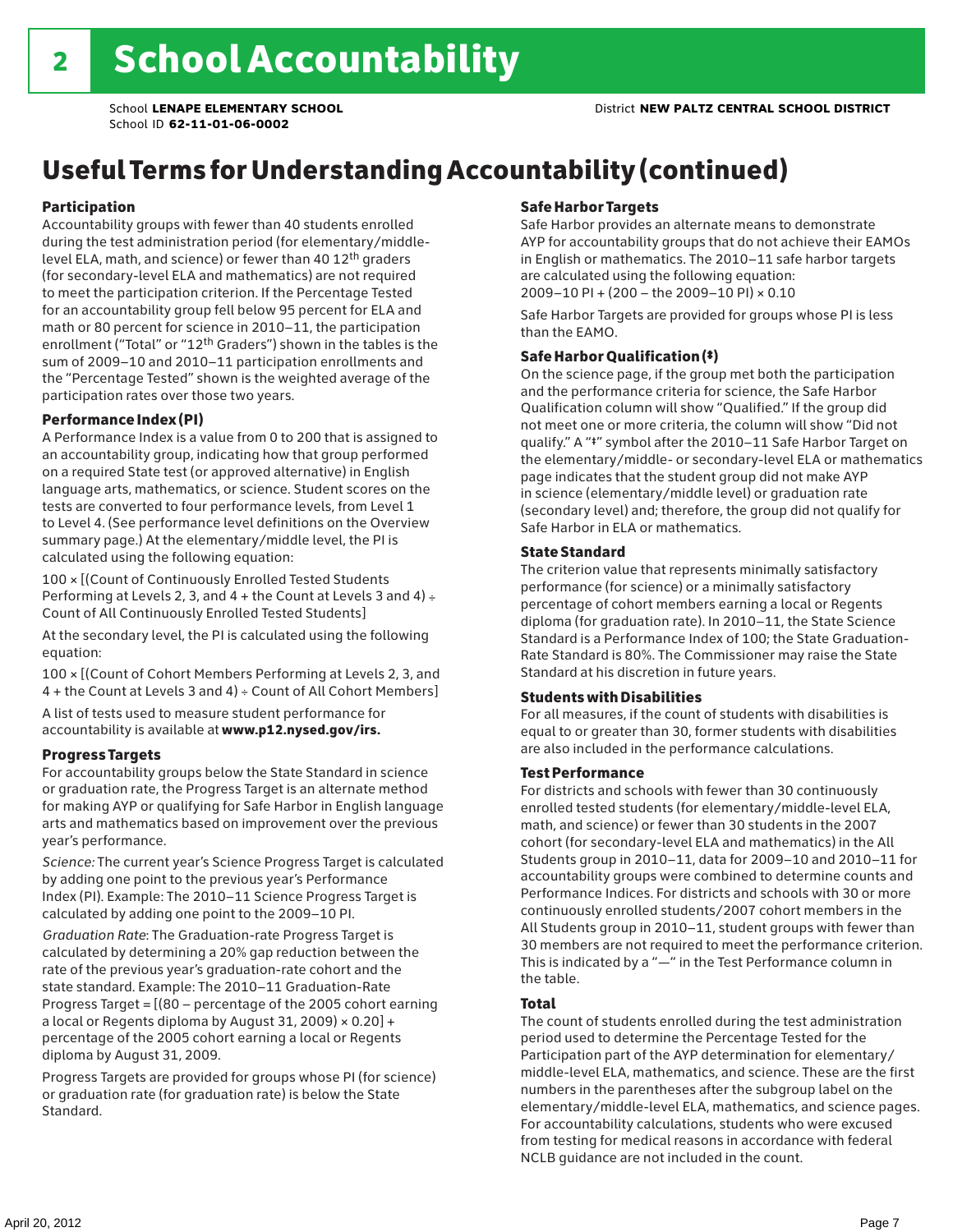School **LENAPE ELEMENTARY SCHOOL** District **NEW PALTZ CENTRAL SCHOOL DISTRICT**

School ID **62-11-01-06-0002**

### Understanding Your School Accountability Status

New York State participates in the Differentiated Accountability pilot program, as approved by the United States Department of Education in January 2009. Under this program, each public school in the State is assigned an accountability "phase" (Good Standing, Improvement, Corrective Action, or Restructuring) and, for schools not in Good Standing, a "category" (Basic, Focused, or Comprehensive) for each measure for which the school is accountable. Accountability measures for schools at the elementary/middle level are English language arts (ELA), mathematics, and science; at the secondary level, they are ELA, mathematics, and graduation rate. Generally, the school's overall accountability status is its most advanced accountability phase and its highest category within that phase. A school in any year of the phase (that is not Good Standing) that makes AYP for the measure remains in the same phase/category the following year. An identified school that makes AYP in the identified measure for two consecutive years returns to Good Standing. Once a school is identified with a category within a phase, it cannot move to a less intensive category in the following school year within that phase.

Each school district with one or more Title I schools and each Title I charter school designated as Improvement (year 1 and year 2), Corrective Action, or Restructuring must make Supplemental Educational Services available for eligible students in the identified Title I school(s). A school district with one or more schools designated as Improvement (year 2), Corrective Action, or Restructuring must also provide Public School Choice to eligible students in identified Title I school(s). For more information on the Differentiated Accountability program and a list of interventions for schools not in Good Standing,

see http://www.p12.nysed.gov/accountability/APA/Differentiated\_Accountability/DA\_home.html.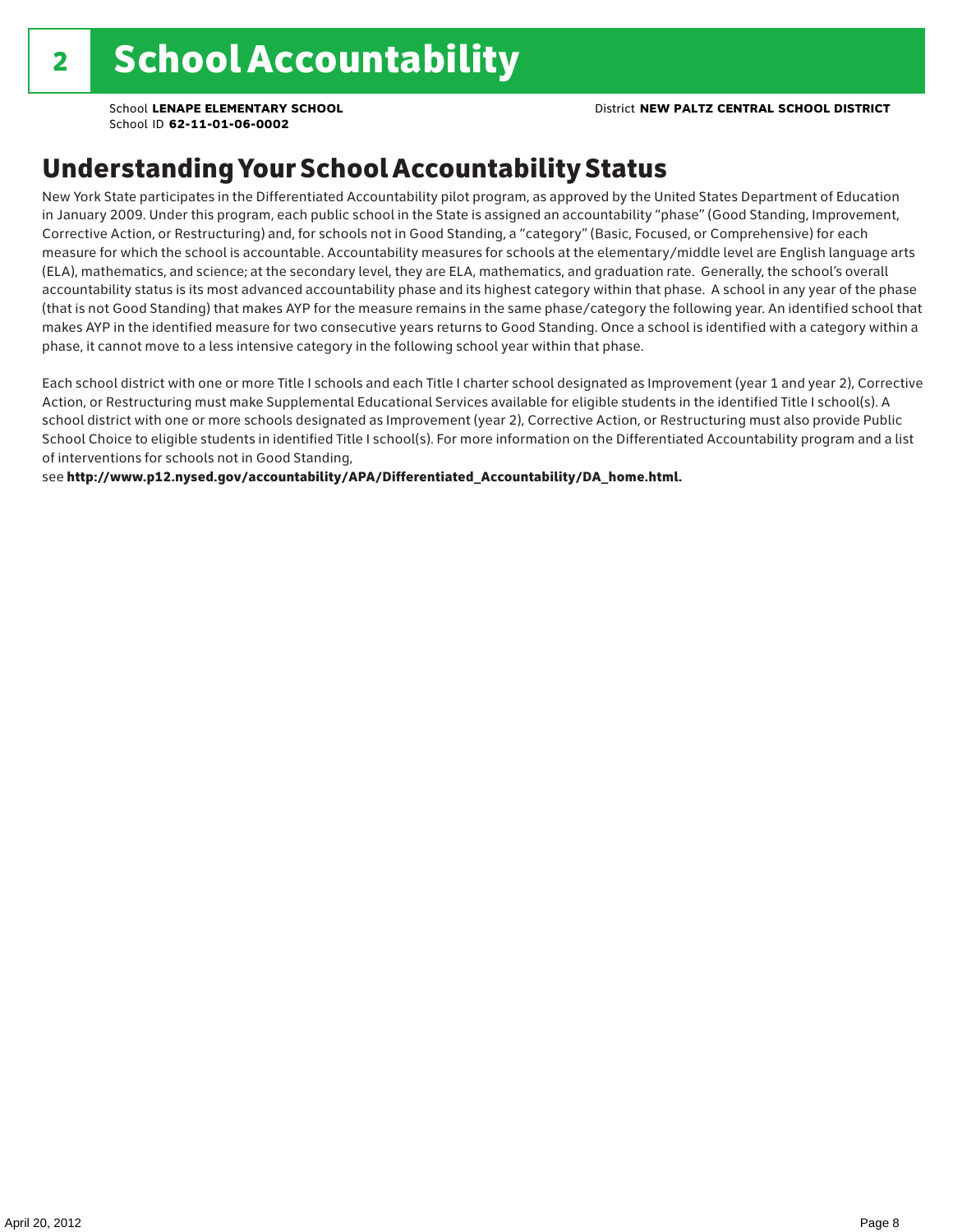## Understanding Your School Accountability Status (continued)

### Phase **Phase** Phase/Category

Good Standing A school that has not been designated as Improvement, Corrective Action, or Restructuring.

Improvement (year 1) A school that failed to make AYP for two consecutive years on the same accountability measure; or a school that was designated as Improvement (year 1) in the current school year that made AYP for the identified measure and is in Good Standing.

Improvement (year 2) A school that was designated as a school in Improvement (year 1) in the current school year and failed to make AYP on the same accountability measure for which it was identified; or a school that was designated as Improvement (year 2) in the current school year that made AYP for the identified measure.

#### Corrective Action (year 1) A school that was designated as a school in Improvement (year 2) in the current school year and failed to make AYP on the same accountability measure for which it was identified; or a school that was designated as Corrective Action (year 1) in the current school year that made AYP for the identified measure. Corrective Action (year 2) A school that was designated as a school in Corrective Action (year 1) in the current school year that failed to make AYP on the same accountability measure for which it was identified; or a school that was designated as Corrective Action (year 2) in the current school year that made AYP for the identified measure.

Restructuring (year 1) A school that was designated as a school in Corrective Action (year 2) in the current school year and failed to make AYP on the same accountability measure for which it was identified; or a school that was designated as Restructuring (year 1) in the current school year that made AYP for the identified measure. Restructuring (year 2) A school that was designated as a school in Restructuring (year 1) in the current school year that failed to make AYP on the same accountability measure for which it was identified; or a school that was designated as Restructuring (year 2) in the current school year that made AYP for the identified measure. Restructuring (Advanced) A school that was designated as a school in Restructuring (year 2) in the current school year that failed to make AYP on the same accountability measure for which it was identified; or a school that was designated as Restructuring (Advanced) in the current school year that made AYP for the identified measure.

#### Improvement/Basic:

A school that failed to make AYP in ELA and/or math for one accountability group, but made AYP for the All Students group; or a school that failed to make AYP in only science or graduation rate. Improvement/Focused:

A school that failed to make AYP in ELA and/or math for more than one accountability group, but made AYP for the All Students group; or a school whose worst status is Improvement/Basic for at least two measures.

#### Improvement/Comprehensive:

A school that failed to make AYP in ELA and/or math for the All Students group; or a school that failed to make AYP in ELA and/or math for every accountability group for which there are at least two, but made AYP for the All Students group; or a school that failed to make AYP in ELA and/or math AND in science or graduation rate.

#### Corrective Action or Restructuring/Focused:

A school that failed to make AYP in ELA and/or math for one or more accountability groups, but made AYP for the All Students group; or a school that failed to make AYP in science or graduation rate but made AYP in ELA and math.

Corrective Action or Restructuring/Comprehensive: A school that failed to make AYP in ELA and/or math for the All Students group; or a school that failed to make AYP in ELA and/or math for every accountability group except the All Students group for which there are at least two, but made AYP for the All Students group; or a school that failed to make AYP in ELA and/or math AND in science or graduation rate.

SURR: A school that is identified for registration review (SURR) during a school year in which it is designated as a school in Improvement or Corrective Action shall, in the next school year, be designated as Restructuring (year 1)/Comprehensive.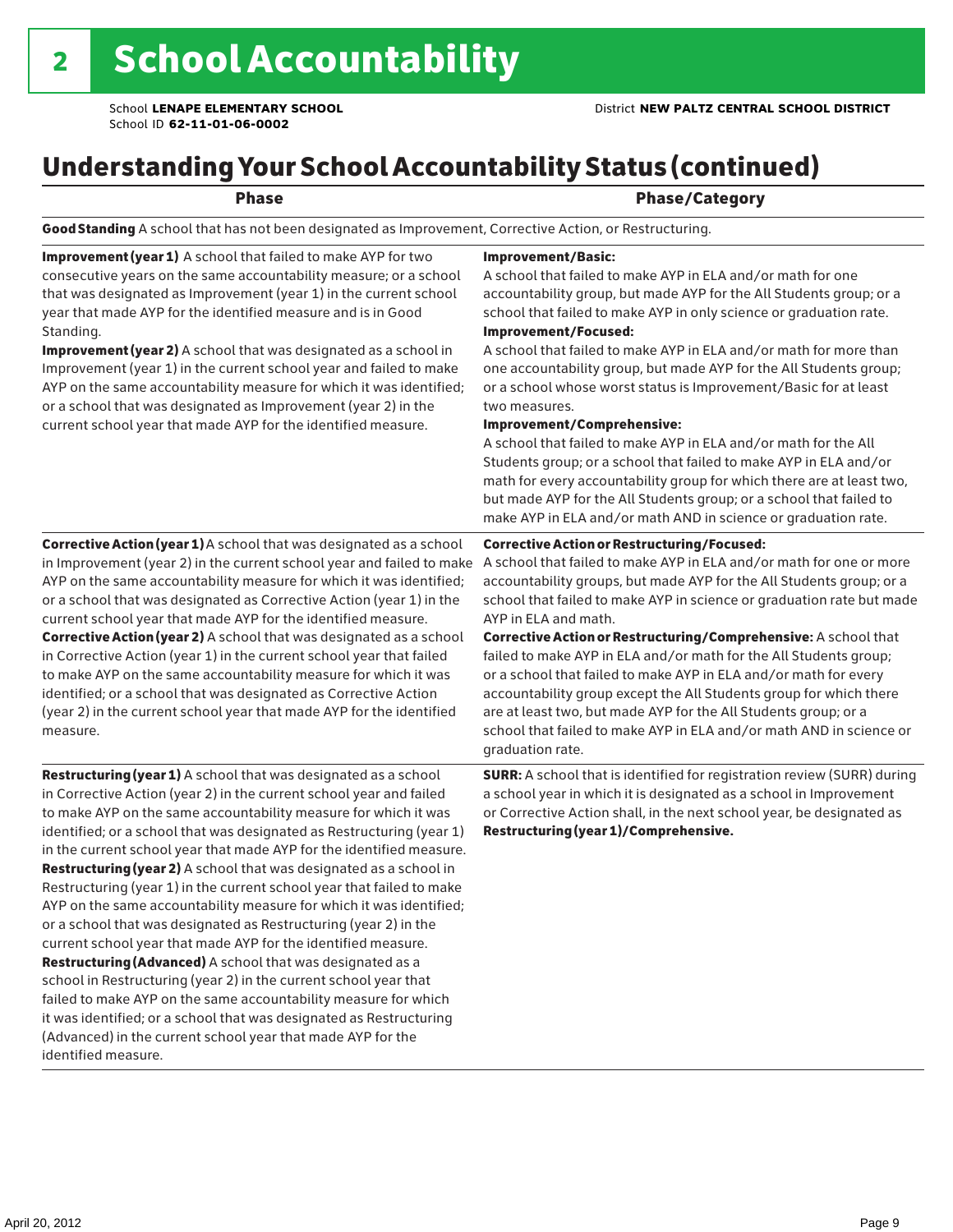# 2 School Accountability

School ID **62-11-01-06-0002**

### Summary

| <b>Overall Accountability</b> | <b>In Good Standing</b> |                                |                                                         |             |  |  |  |
|-------------------------------|-------------------------|--------------------------------|---------------------------------------------------------|-------------|--|--|--|
| Status $(2011 - 12)$          |                         | <b>Elementary/Middle Level</b> | <b>Secondary Level</b>                                  |             |  |  |  |
|                               | <b>ELA</b>              | In Good Standing               | ELA                                                     |             |  |  |  |
|                               | Math                    | In Good Standing               | Math                                                    |             |  |  |  |
|                               | Science                 | In Good Standing               | <b>Graduation Rate</b>                                  |             |  |  |  |
| <b>Title I Part A Funding</b> |                         |                                | <b>Years the School Received Title I Part A Funding</b> |             |  |  |  |
|                               | $2009 - 10$             |                                | $2010 - 11$                                             | $2011 - 12$ |  |  |  |

YES YES YES

### On which accountability measures did this school make Adequate Yearly Progress (AYP) and which groups made AYP on each measure?

|                                                     | <b>Elementary/Middle Level</b> |                     |               |               | <b>Secondary Level</b> |                        |  |  |
|-----------------------------------------------------|--------------------------------|---------------------|---------------|---------------|------------------------|------------------------|--|--|
|                                                     | English                        |                     |               | English       |                        |                        |  |  |
| <b>Student Groups</b>                               | Language Arts                  | Mathematics         | Science       | Language Arts | <b>Mathematics</b>     | <b>Graduation Rate</b> |  |  |
| <b>All Students</b>                                 | V                              | V                   | V             |               |                        |                        |  |  |
| <b>Ethnicity</b>                                    |                                |                     |               |               |                        |                        |  |  |
| American Indian or Alaska Native                    |                                |                     |               |               |                        |                        |  |  |
| <b>Black or African American</b>                    |                                |                     |               |               |                        |                        |  |  |
| Hispanic or Latino                                  | V                              | V                   |               |               |                        |                        |  |  |
| Asian or Native Hawaiian/Other Pacific<br>Islander  |                                |                     |               |               |                        |                        |  |  |
| White                                               | v                              |                     |               |               |                        |                        |  |  |
| Multiracial                                         |                                |                     |               |               |                        |                        |  |  |
| <b>Other Groups</b>                                 |                                |                     |               |               |                        |                        |  |  |
| <b>Students with Disabilities</b>                   | X                              | X                   |               |               |                        |                        |  |  |
| Limited English Proficient                          |                                |                     |               |               |                        |                        |  |  |
| <b>Economically Disadvantaged</b>                   | V                              | X                   |               |               |                        |                        |  |  |
| <b>Student groups making</b><br>AYP in each subject | $\mathsf{X}$ 4 of 5            | $\mathsf{X}$ 3 of 5 | $\vee$ 1 of 1 |               |                        |                        |  |  |

#### AYP Status



Made AYP Using Safe Harbor Target

✘ Did not make AYP

— Insufficient Number of Students to Determine AYP Status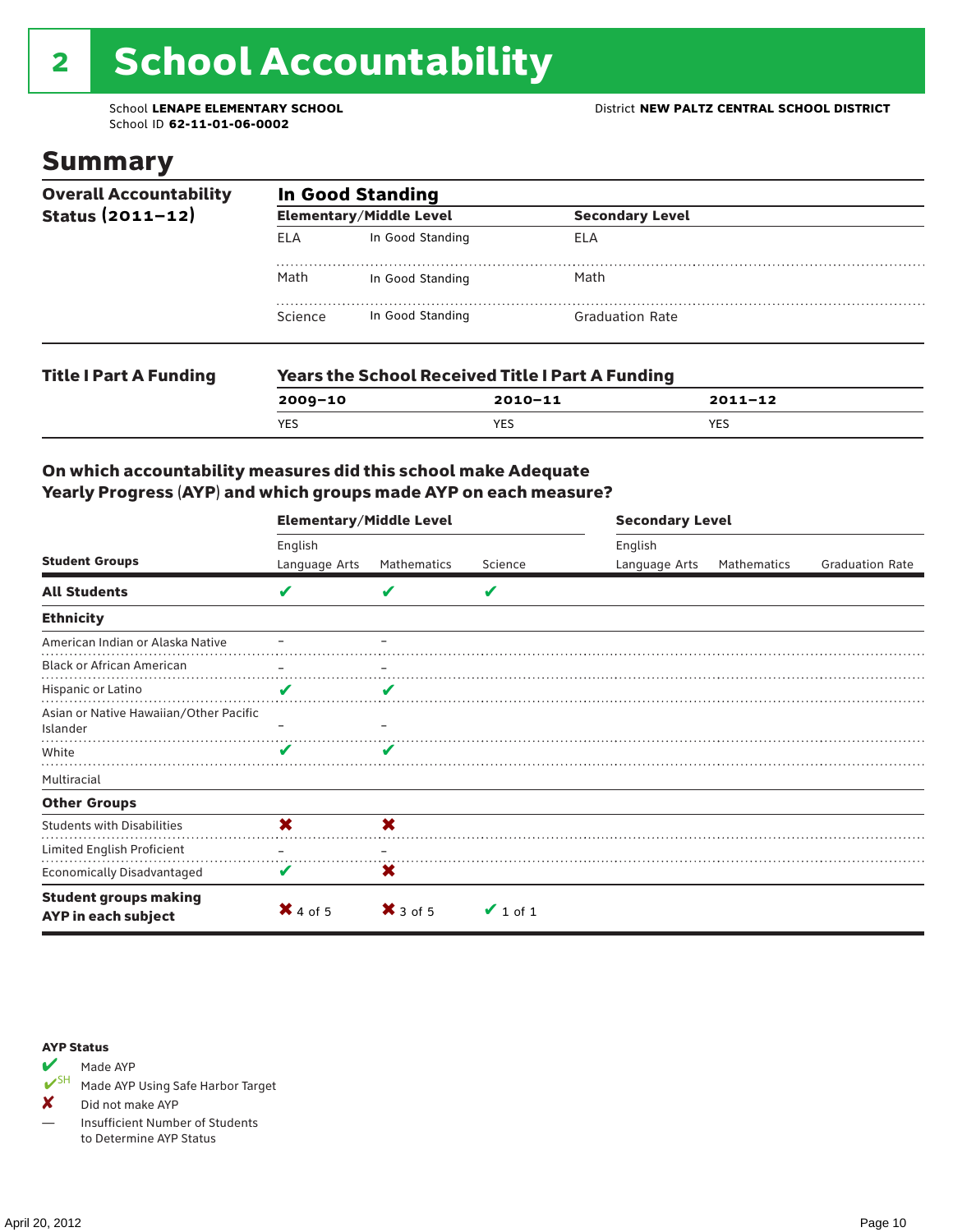## **Elementary/Middle-Level English Language Arts**

|                                   |        | Did not make AYP                                   |
|-----------------------------------|--------|----------------------------------------------------|
| <b>Accountability Measures</b>    | 4 of 5 | Student groups making AYP in English language arts |
| for This Subject<br>$(2011 - 12)$ |        |                                                    |
| <b>Accountability Status</b>      |        | In Good Standing                                   |

### How did students in each accountability group perform on

### **elementary/middle-level English language arts accountability measures?**

|                                                            | <b>AYP</b>          | <b>Participation</b> |               | <b>Test Performance</b>  |             | <b>Performance Objectives</b> |                    |             |
|------------------------------------------------------------|---------------------|----------------------|---------------|--------------------------|-------------|-------------------------------|--------------------|-------------|
| <b>Student Group</b>                                       |                     | Met                  | Percentage    | Met                      | Performance | Effective                     | Safe Harbor Target |             |
| (Total: Continuous Enrollment)                             | <b>Status</b>       | Criterion            | <b>Tested</b> | Criterion                | Index       | AMO                           | 2010-11            | $2011 - 12$ |
| <b>Accountability Groups</b>                               |                     |                      |               |                          |             |                               |                    |             |
| All Students (499:485)                                     | V                   | V                    | 100%          | V                        | 156         | 117                           |                    |             |
| <b>Ethnicity</b>                                           |                     |                      |               |                          |             |                               |                    |             |
| American Indian or Alaska Native (1:1)                     |                     |                      |               |                          |             |                               |                    |             |
| Black or African American (24:22)                          |                     |                      |               |                          |             |                               |                    |             |
| Hispanic or Latino (53:50)                                 | V                   | V                    | 100%          | V                        | 138         | 109                           |                    |             |
| Asian or Native Hawaiian/Other Pacific<br>Islander (15:14) |                     |                      |               | $\overline{\phantom{0}}$ |             |                               |                    |             |
| White (406:398)                                            | V                   | V                    | 100%          | V                        | 161         | 116                           |                    |             |
| Multiracial (0:0)                                          |                     |                      |               |                          |             |                               |                    |             |
| <b>Other Groups</b>                                        |                     |                      |               |                          |             |                               |                    |             |
| Students with Disabilities (64:69)                         | X                   | V                    | 100%          | $\overline{\mathbf{x}}$  | 74          | 110                           | 102                | 87          |
| Limited English Proficient (11:10)                         |                     |                      |               |                          |             |                               |                    |             |
| Economically Disadvantaged (87:82)                         | V                   | V                    | 100%          | V                        | 118         | 111                           |                    |             |
| <b>Final AYP Determination</b>                             | $\mathsf{X}$ 4 of 5 |                      |               |                          |             |                               |                    |             |
| <b>Non-Accountability Groups</b>                           |                     |                      |               |                          |             |                               |                    |             |
| Female (255:249)                                           |                     |                      | 100%          |                          | 164         | 115                           |                    |             |
| Male (244:236)                                             |                     |                      | 100%          |                          | 148         | 115                           |                    |             |
| Migrant (0:0)                                              |                     |                      |               |                          |             |                               |                    |             |

#### Symbols

#### Made AYP

- ✔SH Made AYP Using Safe Harbor Target
- ✘ Did not make AYP
- Fewer Than 40 Total/Fewer Than 30 Continuous Enrollment
- ‡ Did not qualify for Safe Harbor

note: See *Useful Terms for Understanding Accountability*  for explanations and definitions of terms and table labels used on this page.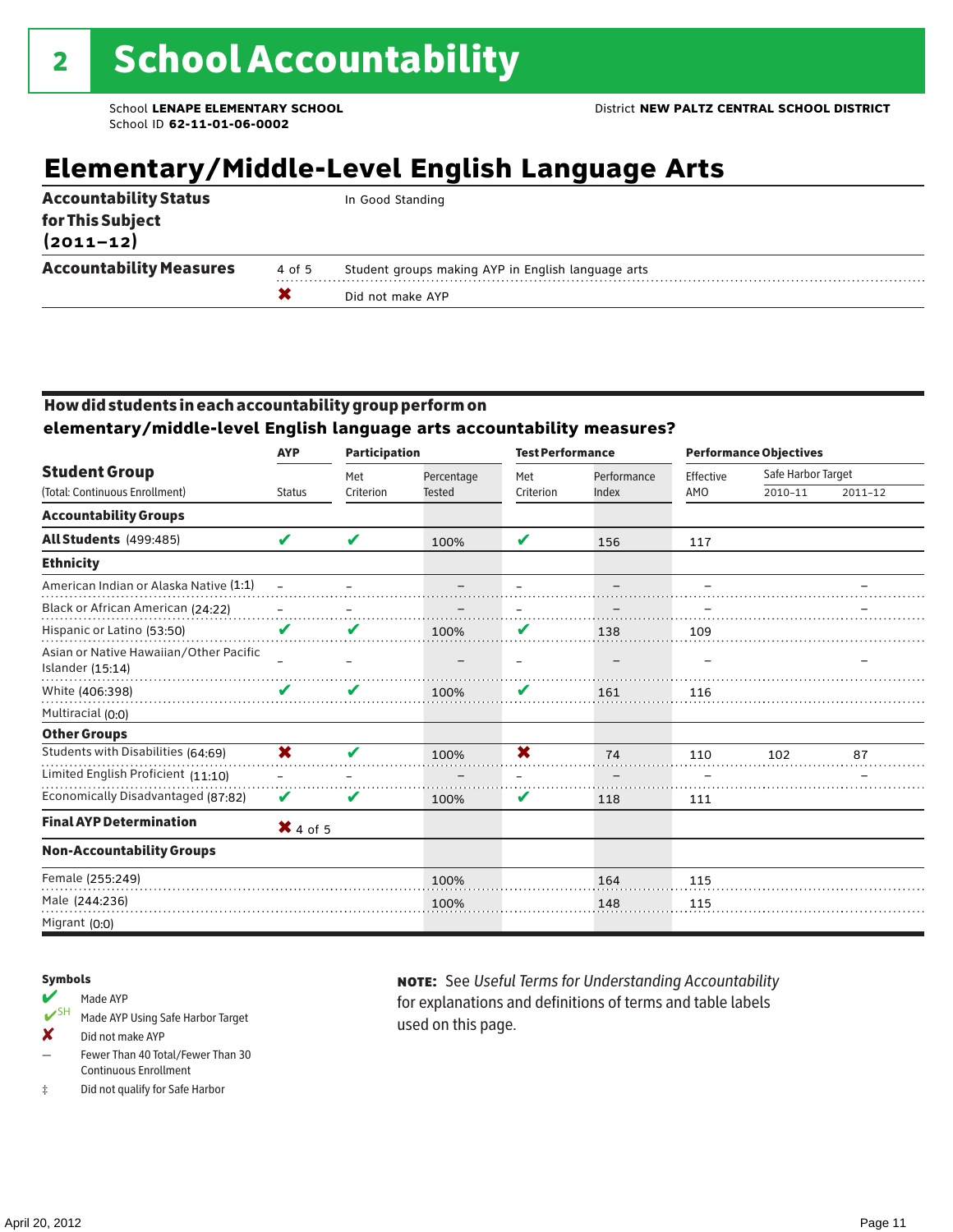## **Elementary/Middle-Level Mathematics**

| <b>Accountability Status</b>      |        | In Good Standing                         |
|-----------------------------------|--------|------------------------------------------|
| for This Subject<br>$(2011 - 12)$ |        |                                          |
| <b>Accountability Measures</b>    | 3 of 5 | Student groups making AYP in mathematics |
|                                   |        | Did not make AYP                         |

### How did students in each accountability group perform on **elementary/middle-level mathematics accountability measures?**

|                                                            | <b>AYP</b>              | <b>Participation</b> |                             | <b>Test Performance</b> |                      | <b>Performance Objectives</b> |                               |         |  |
|------------------------------------------------------------|-------------------------|----------------------|-----------------------------|-------------------------|----------------------|-------------------------------|-------------------------------|---------|--|
| <b>Student Group</b><br>(Total: Continuous Enrollment)     | <b>Status</b>           | Met<br>Criterion     | Percentage<br><b>Tested</b> | Met<br>Criterion        | Performance<br>Index | Effective<br>AMO              | Safe Harbor Target<br>2010-11 | 2011-12 |  |
|                                                            |                         |                      |                             |                         |                      |                               |                               |         |  |
| <b>Accountability Groups</b>                               |                         |                      |                             |                         |                      |                               |                               |         |  |
| <b>All Students (499:485)</b>                              | V                       | V                    | 100%                        | V                       | 156                  | 132                           |                               |         |  |
| <b>Ethnicity</b>                                           |                         |                      |                             |                         |                      |                               |                               |         |  |
| American Indian or Alaska Native (1:1)                     |                         |                      |                             |                         |                      |                               |                               |         |  |
| Black or African American (24:22)                          |                         |                      |                             |                         |                      |                               |                               |         |  |
| Hispanic or Latino (53:50)                                 | V                       | V                    | 100%                        | V                       | 136                  | 124                           |                               |         |  |
| Asian or Native Hawaiian/Other Pacific<br>Islander (15:15) |                         |                      |                             |                         |                      |                               |                               |         |  |
| White (406:397)                                            |                         | V                    | 100%                        | V                       | 160                  | 131                           |                               |         |  |
| Multiracial (0:0)                                          |                         |                      |                             |                         |                      |                               |                               |         |  |
| <b>Other Groups</b>                                        |                         |                      |                             |                         |                      |                               |                               |         |  |
| Students with Disabilities (64:69)                         | $\overline{\mathbf{x}}$ | V                    | 100%                        | $\overline{\mathbf{x}}$ | 97                   | 125                           | 109                           | 107     |  |
| Limited English Proficient (11:11)                         |                         |                      |                             |                         |                      |                               |                               |         |  |
| Economically Disadvantaged (87:82)                         | X                       | V                    | 100%                        | X                       | 123                  | 126                           | 126                           | 131     |  |
| <b>Final AYP Determination</b>                             | $X$ 3 of 5              |                      |                             |                         |                      |                               |                               |         |  |
| <b>Non-Accountability Groups</b>                           |                         |                      |                             |                         |                      |                               |                               |         |  |
| Female (255:250)                                           |                         |                      | 100%                        |                         | 153                  | 130                           |                               |         |  |
| Male (244:235)                                             |                         |                      | 100%                        |                         | 158                  | 130                           |                               |         |  |
| Migrant (0:0)                                              |                         |                      |                             |                         |                      |                               |                               |         |  |

#### Symbols

- Made AYP<br>
SH Made AYP Made AYP Using Safe Harbor Target
- ✘ Did not make AYP
- Fewer Than 40 Total/Fewer Than 30 Continuous Enrollment
- ‡ Did not qualify for Safe Harbor

note: See *Useful Terms for Understanding Accountability*  for explanations and definitions of terms and table labels used on this page.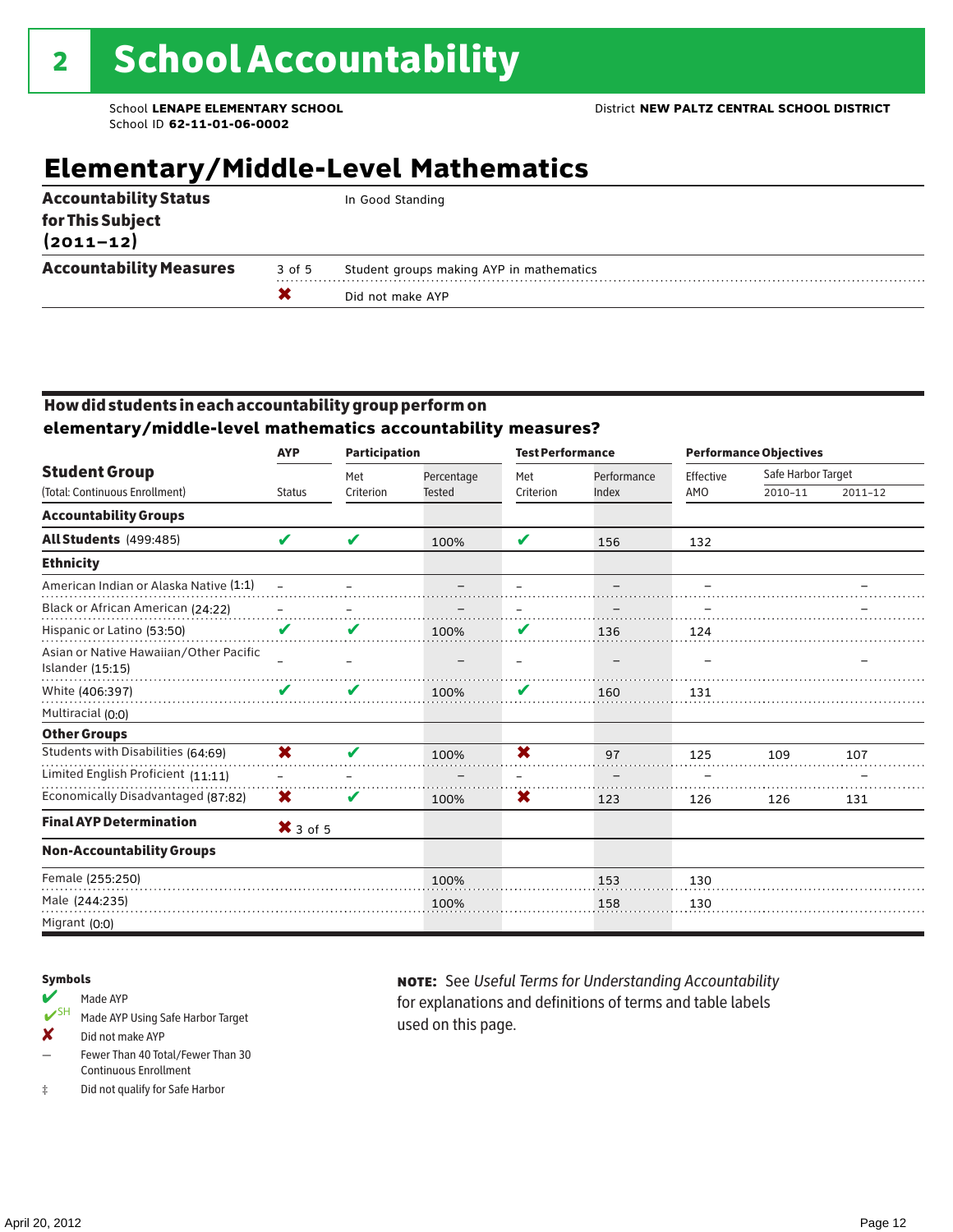### Elementary/Middle-Level Science

| <b>Accountability Status</b>   |        | In Good Standing                     |
|--------------------------------|--------|--------------------------------------|
| for This Subject<br>(2011–12)  |        |                                      |
| <b>Accountability Measures</b> | 1 of 1 | Student groups making AYP in science |
|                                |        | Made AYP                             |
|                                |        |                                      |

### How did students in each accountability group perform on elementary/middle-level science accountability measures?

|                                                          | <b>AYP</b>    |               | <b>Participation</b> |               | <b>Test Performance</b> |             | <b>Performance Objectives</b> |                 |                 |
|----------------------------------------------------------|---------------|---------------|----------------------|---------------|-------------------------|-------------|-------------------------------|-----------------|-----------------|
| <b>Student Group</b>                                     |               | Safe Harbor   | Met                  | Percentage    | Met                     | Performance | <b>State</b>                  | Progress Target |                 |
| (Total: Continuous Enrollment)                           | <b>Status</b> | Oualification | Criterion            | <b>Tested</b> | Criterion               | Index       | Standard                      |                 | 2010-11 2011-12 |
| <b>Accountability Groups</b>                             |               |               |                      |               |                         |             |                               |                 |                 |
| All Students (149:141)                                   | V             | Qualified     | V                    | 97%           | V                       | 196         | 100                           |                 |                 |
| <b>Ethnicity</b>                                         |               |               |                      |               |                         |             |                               |                 |                 |
| American Indian or Alaska Native (0:0)                   |               |               |                      |               |                         |             |                               |                 |                 |
| Black or African American (6:6)                          |               |               |                      |               |                         |             |                               |                 |                 |
| Hispanic or Latino (16:16)                               |               |               |                      |               |                         |             |                               |                 |                 |
| Asian or Native Hawaiian/Other Pacific<br>Islander (3:3) |               |               |                      |               |                         |             |                               |                 |                 |
| White (124:116)                                          |               | Qualified     |                      | 96%           | V                       | 197         | 100                           |                 |                 |
| Multiracial (0:0)                                        |               |               |                      |               |                         |             |                               |                 |                 |
| <b>Other Groups</b>                                      |               |               |                      |               |                         |             |                               |                 |                 |
| Students with Disabilities (17:16)                       |               |               |                      |               |                         |             |                               |                 |                 |
| Limited English Proficient (4:4)                         |               |               |                      |               |                         |             |                               |                 |                 |
| Economically Disadvantaged (24:23)                       |               |               |                      |               |                         |             |                               |                 |                 |
| <b>Final AYP Determination</b>                           | $\vee$ 1 of 1 |               |                      |               |                         |             |                               |                 |                 |
| <b>Non-Accountability Groups</b>                         |               |               |                      |               |                         |             |                               |                 |                 |
| Female (69:66)                                           |               |               |                      | 97%           |                         | 195         | 100                           |                 |                 |
| Male (80:75)                                             |               |               |                      | 96%           |                         | 196         | 100                           |                 |                 |
| Migrant (0:0)                                            |               |               |                      |               |                         |             |                               |                 |                 |

#### Symbols

 $M$  Made AYP

✘ Did not make AYP

Fewer Than 40 Total/Fewer Than 30 Continuous Enrollment

note: See *Useful Terms for Understanding Accountability*  for explanations and definitions of terms and table labels used on this page.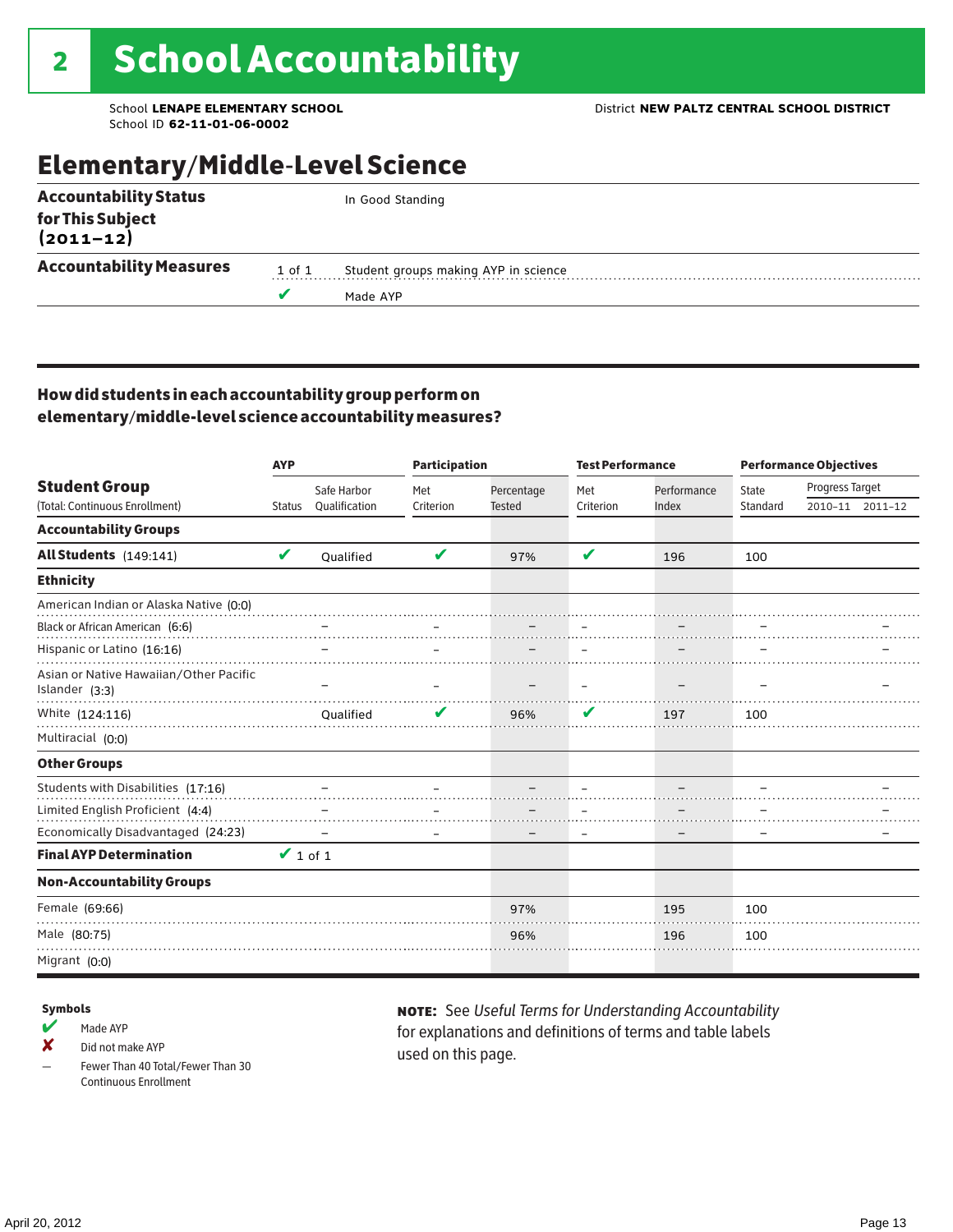### Summary of 2010–11 **School Performance**

Performance on the State assessments in English language arts, mathematics, and science at the elementary and middle levels is reported in terms of mean scores and the percentage of tested students scoring at or above Level 2, Level 3, and Level 4. Performance on the State assessments in ELA and mathematics at the secondary level is reported in terms of the percentage of students in a cohort scoring at these levels.

|                              | Percentage of students that<br>scored at or above Level 3 | Total<br>Tested |      |
|------------------------------|-----------------------------------------------------------|-----------------|------|
| <b>English Language Arts</b> | 0%                                                        | 50%             | 100% |
| Grade 3                      | 57%                                                       |                 | 178  |
| Grade 4                      | 71%                                                       |                 | 148  |
| Grade 5                      | 68%                                                       |                 | 169  |
| <b>Mathematics</b>           |                                                           |                 |      |
| Grade 3                      | 50%                                                       |                 | 177  |
| Grade 4                      | 68%                                                       |                 | 148  |
| Grade 5                      | 70%                                                       |                 | 170  |
| <b>Science</b>               |                                                           |                 |      |
| Grade 4                      | 96%                                                       |                 | 144  |

School **LENAPE ELEMENTARY SCHOOL** District **NEW PALTZ CENTRAL SCHOOL DISTRICT**

### About the Performance Level Descriptors

#### English Language Arts English Language Arts

#### Level 1: Below Standard

understanding of the content expected in the subjection of the subjection  $\mathcal{L}$ Student performance does not demonstrate an and skills expected at this grade level. understanding of the English language arts knowledge

#### Student performance demonstrates a partial Level 2: Meets Basic Standard understanding of the content expected in the subject of the subject of the subject of the subject of the subject

Student performance demonstrates a partial and skills expected at this grade level. Students performance demonstrates and understanding and understanding and understanding and understanding and u understanding of the English language arts knowledge

#### Level 3: Meets Proficiency Standard

Level 4: Meeting Learning Standards with Distinction. the English language arts knowledge and skills expected at this grade level.<br>at this grade level.  $\mathbf{u}$  and  $\mathbf{y}$  and  $\mathbf{u}$  the subjected in the subjected in the subjected in the subjection  $\mathbf{v}$ Student performance demonstrates an understanding of

### Level 4: Exceeds Proficiency Standard

understanding of the English language arts knowledge and skills expected at this grade level.<br>———————————————————— Student performance demonstrates a thorough

#### Districts are districts and low need and low need  $\sim$

#### categories based on their ability to meet the special Level 1: Below Standard

Student performance does not demonstrate an understanding of the mathematics content expected at  $\frac{1}{2}$  based on enrollment size and, in some cases, number  $\frac{1}{2}$  and,  $\frac{1}{2}$  and,  $\frac{1}{2}$ 

### $\overline{\phantom{a}}$  students about  $\overline{\phantom{a}}$  . More is about  $\overline{\phantom{a}}$  about  $\overline{\phantom{a}}$  about  $\overline{\phantom{a}}$

the categories can be found in the *Report to the Governor categories* can be found in the *Report to the Govern*or  $\alpha$ *and the Legislature on the Educational Status of the*  Student performance demonstrates a partial understanding of the mathematics content expected at this grade level.

### Level 3: Meets Proficiency Standard

Student performance demonstrates an understanding of the mathematics content expected at this grade level.

#### Level 4: Exceeds Proficiency Standard

Student performance demonstrates a thorough understanding of the mathematics content expected at this grade level.  $\mathcal{L}_{\text{max}}$  is performance with that of similar  $\mathcal{L}_{\text{max}}$ 

#### schools. The following factors are considered in grouping How are Need/Resource Capacity  $(N/RC)$  categories determined?  $\hphantom{N(2)}\sum_{n=1}^{\infty}\frac{1}{n}$

Districts are divided into high, average, and low need categories based on their ability to meet the special needs of their students with local resources. Districts in the high need category are subdivided into four categories based on enrollment size and, in some cases, number of students per square mile. More information about the categories can be found in the *Report to the Governor* Group: *State's Schools* at www.p12.nysed.gov/irs. *and the Legislature on the Educational Status of the* 

In this section, this school's performance is compared with that of the school district and public schools Statewide.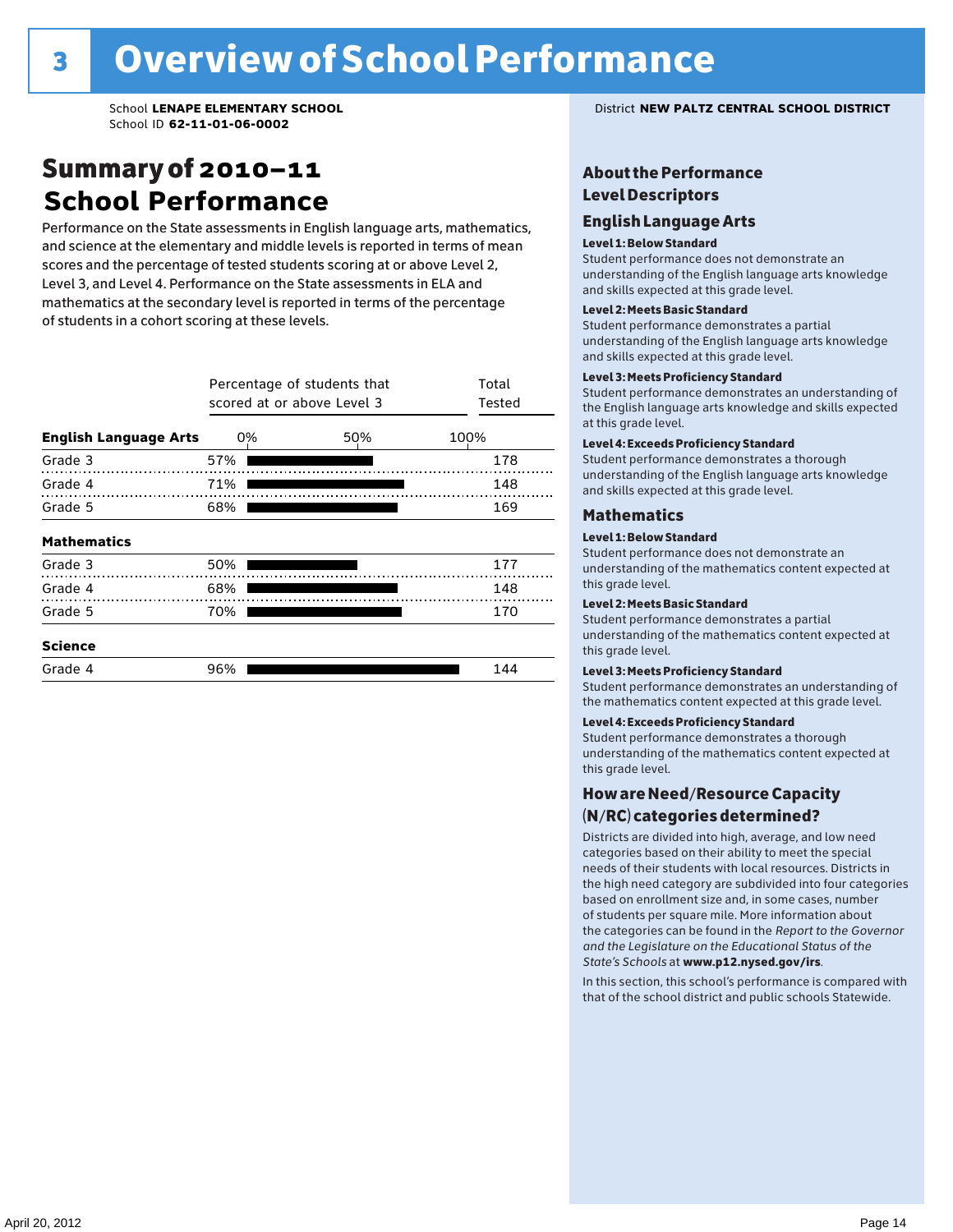## **This School's Results in Grade 3 English Language Arts**

|                                                    |                                 | <b>This School</b> |                                 |   |           | <b>School District</b> |                                 |                | <b>NY State Public</b> |                                 |                |  |
|----------------------------------------------------|---------------------------------|--------------------|---------------------------------|---|-----------|------------------------|---------------------------------|----------------|------------------------|---------------------------------|----------------|--|
|                                                    |                                 |                    | Percentage scoring at level(s): |   |           |                        | Percentage scoring at level(s): |                |                        | Percentage scoring at level(s): |                |  |
|                                                    | $2 - 4$                         |                    | $3 - 4$                         | 4 |           | $2 - 4$                | $3 - 4$                         | $\overline{4}$ | $2 - 4$                | $3 - 4$                         | $\overline{4}$ |  |
| 2011 Mean Score: 663                               | *Range: 644-780 663-780 694-780 |                    |                                 |   |           |                        |                                 |                |                        |                                 |                |  |
| 2010 Mean Score: 672                               | 100%                            | 87% 92%            |                                 |   |           | 92%<br>86%             |                                 |                | 87% 86%                |                                 |                |  |
| $\blacksquare$ 2010-11<br>and the state<br>2009-10 |                                 |                    | 57% 63%                         |   | 20%<br>6% |                        | 56% 62%                         | 20%<br>6%      |                        | 56% 55%                         | 17%<br>5%      |  |
| Number of Tested Students:                         | 155 135                         |                    | 101 92                          |   | 29<br>10  | 155 136                | 101<br>92                       | 29<br>10       |                        |                                 |                |  |

| <b>Results by</b>                               |        | 2010-11 School Year |                                 |                | 2009-10 School Year |         |                                 |     |
|-------------------------------------------------|--------|---------------------|---------------------------------|----------------|---------------------|---------|---------------------------------|-----|
| <b>Student Group</b>                            | Total  |                     | Percentage scoring at level(s): |                | Total               |         | Percentage scoring at level(s): |     |
|                                                 | Tested | $2 - 4$             | $3 - 4$                         | $\overline{4}$ | Tested              | $2 - 4$ | $3 - 4$                         | 4   |
| <b>All Students</b>                             | 178    | 87%                 | 57%                             | 6%             | 147                 | 92%     | 63%                             | 20% |
| Female                                          | 92     | 88%                 | 64%                             | 8%             | 66                  | 91%     | 62%                             | 21% |
| Male                                            | 86     | 86%                 | 49%                             | 3%             | 81                  | 93%     | 63%                             | 19% |
| American Indian or Alaska Native                |        |                     |                                 |                |                     |         |                                 |     |
| <b>Black or African American</b>                | 11     | 73%                 | 27%                             | 0%             | 7                   | 86%     | 57%                             | 14% |
| Hispanic or Latino                              | 20     | 80%                 | 55%                             | 0%             | 16                  | 81%     | 56%                             | 6%  |
| Asian or Native Hawaiian/Other Pacific Islander | 5      | 60%                 | 40%                             | 0%             | 2                   |         |                                 |     |
| White                                           | 142    | 90%                 | 60%                             | 7%             | 119                 | 93%     | 63%                             | 21% |
| Multiracial                                     |        |                     |                                 |                | 3                   |         |                                 |     |
| Small Group Totals                              |        |                     |                                 |                | 5                   | 100%    | 80%                             | 40% |
| <b>General-Education Students</b>               | 158    | 94%                 | 63%                             | 6%             | 133                 | 95%     | 67%                             | 22% |
| Students with Disabilities                      | 20     | 35%                 | 10%                             | 0%             | 14                  | 64%     | 21%                             | 0%  |
| English Proficient                              | 173    | 88%                 | 58%                             | 6%             | 144                 |         |                                 |     |
| Limited English Proficient                      | 5      | 40%                 | 0%                              | 0%             | 3                   |         |                                 |     |
| Economically Disadvantaged                      | 34     | 62%                 | 29%                             | 0%             | 23                  | 70%     | 39%                             | 4%  |
| Not Disadvantaged                               | 144    | 93%                 | 63%                             | 7%             | 124                 | 96%     | 67%                             | 23% |
| Migrant                                         |        |                     |                                 |                |                     |         |                                 |     |
| Not Migrant                                     | 178    | 87%                 | 57%                             | 6%             | 147                 | 92%     | 63%                             | 20% |

**NOTES** 

The – symbol indicates that data for a group of students have been suppressed. If a group has fewer than five students,<br>data for that group and the next smallest group(s) are suppressed to protect the privacy of individual

| * These ranges are for 2010-11 data only. Ranges for the 2009-10 data are available in the 2009-10 Accountability and Overview Reports.<br><b>Other</b> |        | 2010-11 School Year         |         |     | 2009-10 School Year |                             |         |     |  |
|---------------------------------------------------------------------------------------------------------------------------------------------------------|--------|-----------------------------|---------|-----|---------------------|-----------------------------|---------|-----|--|
| <b>Assessments</b>                                                                                                                                      | Total  | Number scoring at level(s): |         |     | Total               | Number scoring at level(s): |         |     |  |
|                                                                                                                                                         | Tested | $2 - 4$                     | $3 - 4$ | 4   | Tested              | $2 - 4$                     | $3 - 4$ | 4   |  |
| New York State Alternate Assessment<br>(NYSAA): Grade 3 Equivalent                                                                                      | 0      |                             |         |     | 0                   |                             |         |     |  |
| New York State English as a Second Language<br>Achievement Test (NYSESLAT) <sup>+</sup> : Grade 3                                                       | 0      | N/A                         | N/A     | N/A |                     | N/A                         | N/A     | N/A |  |
|                                                                                                                                                         | Total  |                             |         |     | Total               |                             |         |     |  |
| Recently Arrived LEP Students NOT Tested on<br>the ELA NYSTP: Grade 3                                                                                   | 0      | N/A                         | N/A     | N/A |                     | N/A                         | N/A     | N/A |  |

April 20, 2012 Page 15 † These counts represent recently arrived LEP students who used the NYSESLAT to fulfill the English language arts participation requirement.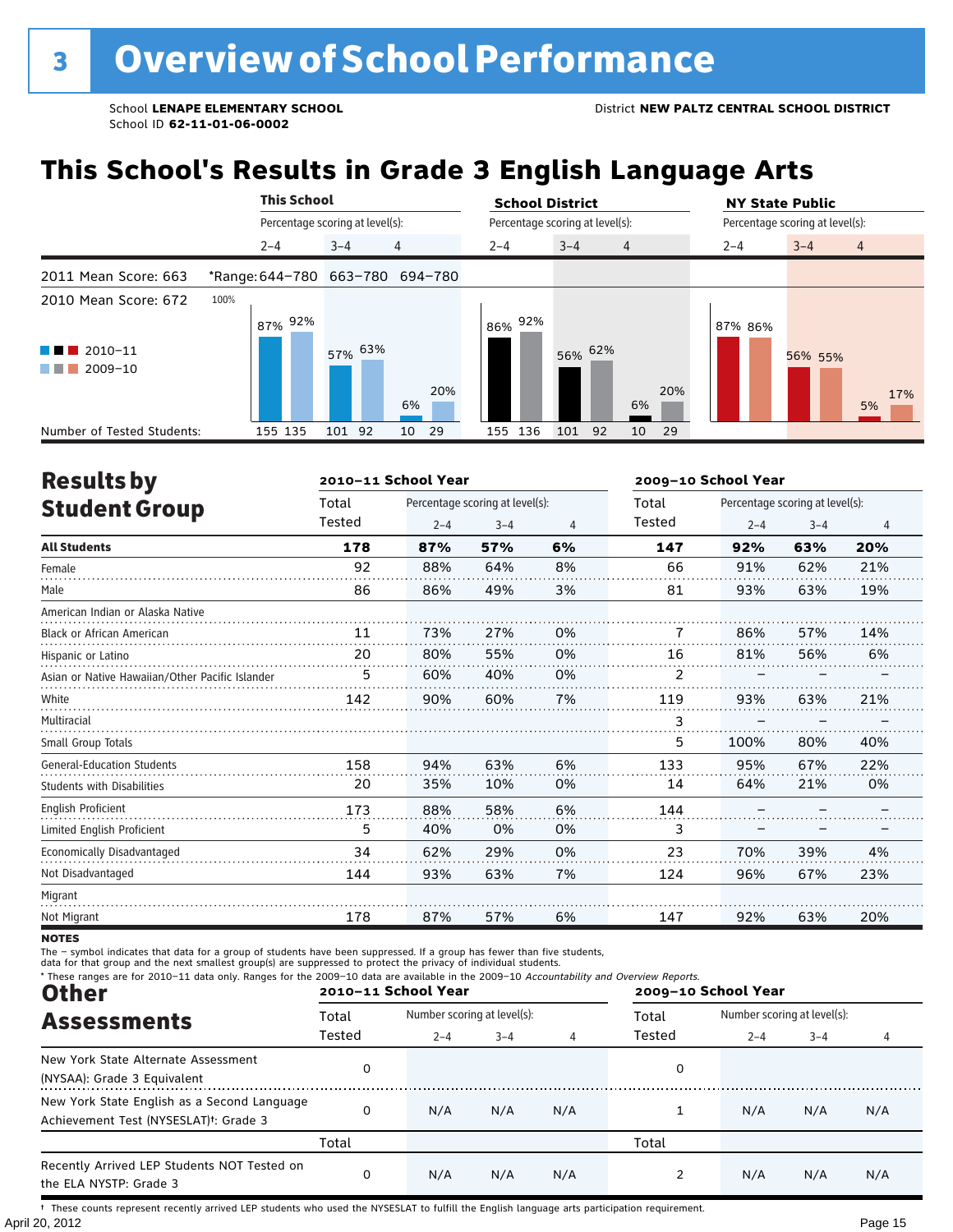## **This School's Results in Grade 3 Mathematics**

|                                                                                                                                                           | <b>This School</b>              |                                 |           | <b>School District</b> |                                 |         | <b>NY State Public</b>          |
|-----------------------------------------------------------------------------------------------------------------------------------------------------------|---------------------------------|---------------------------------|-----------|------------------------|---------------------------------|---------|---------------------------------|
|                                                                                                                                                           |                                 | Percentage scoring at level(s): |           |                        | Percentage scoring at level(s): |         | Percentage scoring at level(s): |
|                                                                                                                                                           | $2 - 4$                         | $3 - 4$                         | 4         | $2 - 4$                | $3 - 4$<br>$\overline{4}$       | $2 - 4$ | $3 - 4$<br>$\overline{4}$       |
| 2011 Mean Score: 681                                                                                                                                      | *Range: 662-770 684-770 707-770 |                                 |           |                        |                                 |         |                                 |
| 2010 Mean Score: 686                                                                                                                                      | 100%<br>95%<br>86%              |                                 |           | 95%<br>86%             |                                 | 91% 91% |                                 |
| $\blacksquare$ 2010-11<br>a kacamatan ing Kabupatèn Kabupatèn Ing Kabupatèn Kabupatèn Kabupatèn Kabupatèn Kabupatèn Kabupatèn Kabupatèn<br>2009-10<br>. . |                                 | 50% 49%                         | 16%<br>7% |                        | 49% 49%<br>7%                   | 15%     | 60% 59%<br>24%<br>13%           |
| Number of Tested Students:                                                                                                                                | 153 140                         | 88<br>73                        | 23<br>13  | 154 141                | 88<br>73<br>13                  | 23      |                                 |

| <b>Results by</b>                               |        | 2010-11 School Year |                                 |                | 2009-10 School Year |         |                                 |                |
|-------------------------------------------------|--------|---------------------|---------------------------------|----------------|---------------------|---------|---------------------------------|----------------|
| <b>Student Group</b>                            | Total  |                     | Percentage scoring at level(s): |                | Total               |         | Percentage scoring at level(s): |                |
|                                                 | Tested | $2 - 4$             | $3 - 4$                         | $\overline{4}$ | Tested              | $2 - 4$ | $3 - 4$                         | $\overline{4}$ |
| <b>All Students</b>                             | 177    | 86%                 | 50%                             | 7%             | 148                 | 95%     | 49%                             | 16%            |
| Female                                          | 92     | 86%                 | 46%                             | 9%             | 67                  | 97%     | 51%                             | 15%            |
| Male                                            | 85     | 87%                 | 54%                             | 6%             | 81                  | 93%     | 48%                             | 16%            |
| American Indian or Alaska Native                |        |                     |                                 |                |                     |         |                                 |                |
| <b>Black or African American</b>                | 11     | 82%                 | 36%                             | 0%             | 7                   | 100%    | 14%                             | 0%             |
| Hispanic or Latino                              | 20     | 75%                 | 40%                             | 5%             | 16                  | 81%     | 25%                             | 13%            |
| Asian or Native Hawaiian/Other Pacific Islander | 5      | 80%                 | 60%                             | 20%            | 2                   |         |                                 |                |
| White                                           | 141    | 89%                 | 52%                             | 8%             | 120                 | 96%     | 53%                             | 17%            |
| Multiracial                                     |        |                     |                                 |                | 3                   |         |                                 |                |
| Small Group Totals                              |        |                     |                                 |                | 5                   | 100%    | 80%                             | 20%            |
| <b>General-Education Students</b>               | 157    | 92%                 | 54%                             | 8%             | 134                 | 96%     | 51%                             | 16%            |
| <b>Students with Disabilities</b>               | 20     | 40%                 | 15%                             | 0%             | 14                  | 86%     | 29%                             | 7%             |
| <b>English Proficient</b>                       | 172    | 88%                 | 51%                             | 8%             | 144                 |         |                                 |                |
| Limited English Proficient                      | 5      | 20%                 | 0%                              | 0%             | 4                   |         |                                 |                |
| Economically Disadvantaged                      | 34     | 68%                 | 29%                             | 0%             | 23                  | 83%     | 26%                             | 4%             |
| Not Disadvantaged                               | 143    | 91%                 | 55%                             | 9%             | 125                 | 97%     | 54%                             | 18%            |
| Migrant                                         |        |                     |                                 |                |                     |         |                                 |                |
| Not Migrant                                     | 177    | 86%                 | 50%                             | 7%             | 148                 | 95%     | 49%                             | 16%            |
| <b>NOTEC</b>                                    |        |                     |                                 |                |                     |         |                                 |                |

**NOTES** 

The – symbol indicates that data for a group of students have been suppressed. If a group has fewer than five students,

data for that group and the next smallest group(s) are suppressed to protect the privacy of individual students.

| <b>Other</b><br><b>Assessments</b>                                 |        | 2010-11 School Year         |         | 2009-10 School Year |        |                             |         |  |
|--------------------------------------------------------------------|--------|-----------------------------|---------|---------------------|--------|-----------------------------|---------|--|
|                                                                    | Total  | Number scoring at level(s): |         |                     | Total  | Number scoring at level(s): |         |  |
|                                                                    | Tested | $2 - 4$                     | $3 - 4$ |                     | Tested | $2 - 4$                     | $3 - 4$ |  |
| New York State Alternate Assessment<br>(NYSAA): Grade 3 Equivalent |        |                             |         |                     |        |                             |         |  |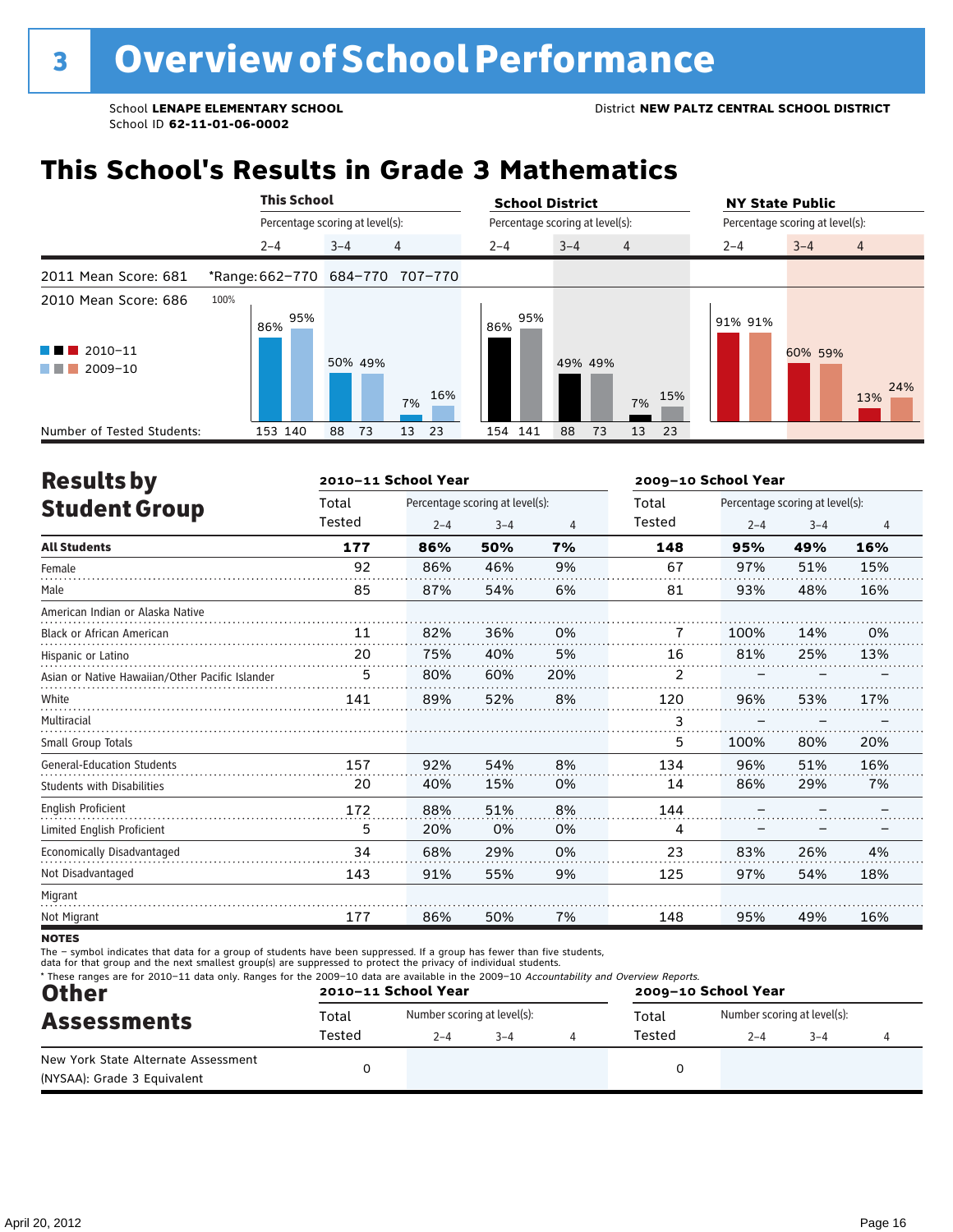## **This School's Results in Grade 4 English Language Arts**

|                            |      |         | <b>This School</b> |                                 |                                 |    | <b>School District</b> |                                 |                | <b>NY State Public</b>          |         |       |  |
|----------------------------|------|---------|--------------------|---------------------------------|---------------------------------|----|------------------------|---------------------------------|----------------|---------------------------------|---------|-------|--|
|                            |      |         |                    | Percentage scoring at level(s): |                                 |    |                        | Percentage scoring at level(s): |                | Percentage scoring at level(s): |         |       |  |
|                            |      | $2 - 4$ |                    | $3 - 4$                         | 4                               |    | $2 - 4$                | $3 - 4$                         | $\overline{4}$ | $2 - 4$                         | $3 - 4$ | 4     |  |
| 2011 Mean Score: 681       |      |         |                    |                                 | *Range: 637-775 671-775 722-775 |    |                        |                                 |                |                                 |         |       |  |
| 2010 Mean Score: 679       | 100% |         |                    |                                 |                                 |    |                        |                                 |                |                                 |         |       |  |
|                            |      | 95% 95% |                    |                                 |                                 |    | 95% 94%                |                                 |                | 92% 92%                         |         |       |  |
| $\blacksquare$ 2010-11     |      |         |                    | 71% 68%                         |                                 |    |                        | 70% 67%                         |                |                                 | 57% 57% |       |  |
| $\blacksquare$ 2009-10     |      |         |                    |                                 |                                 |    |                        |                                 |                |                                 |         |       |  |
|                            |      |         |                    |                                 |                                 | 9% |                        |                                 |                |                                 |         |       |  |
|                            |      |         |                    |                                 | 4%                              |    |                        |                                 | 8%<br>4%       |                                 |         | 2% 6% |  |
| Number of Tested Students: |      | 141 155 |                    | 105 111                         | 6                               | 14 | 142 156                | 105 111                         | 6<br>14        |                                 |         |       |  |

| <b>Results by</b>                               |        | 2010-11 School Year |                                 |                | 2009-10 School Year |         |                                 |                |  |
|-------------------------------------------------|--------|---------------------|---------------------------------|----------------|---------------------|---------|---------------------------------|----------------|--|
| <b>Student Group</b>                            | Total  |                     | Percentage scoring at level(s): |                | Total               |         | Percentage scoring at level(s): |                |  |
|                                                 | Tested | $2 - 4$             | $3 - 4$                         | $\overline{4}$ | Tested              | $2 - 4$ | $3 - 4$                         | $\overline{4}$ |  |
| <b>All Students</b>                             | 148    | 95%                 | 71%                             | 4%             | 164                 | 95%     | 68%                             | 9%             |  |
| Female                                          | 68     | 96%                 | 75%                             | 6%             | 92                  | 96%     | 73%                             | 11%            |  |
| Male                                            | 80     | 95%                 | 68%                             | 3%             | 72                  | 93%     | 61%                             | 6%             |  |
| American Indian or Alaska Native                |        |                     |                                 |                | 1                   |         |                                 |                |  |
| <b>Black or African American</b>                | 6      |                     |                                 |                | 6                   |         |                                 |                |  |
| Hispanic or Latino                              | 16     | 100%                | 63%                             | 0%             | 15                  | 87%     | 33%                             | 0%             |  |
| Asian or Native Hawaiian/Other Pacific Islander |        |                     |                                 |                | 6                   | 100%    | 67%                             | 17%            |  |
| White                                           | 123    | 94%                 | 73%                             | 5%             | 134                 | 97%     | 74%                             | 10%            |  |
| Multiracial                                     |        |                     |                                 |                | 2                   |         |                                 |                |  |
| Small Group Totals                              | 9      | 100%                | 56%                             | 0%             | 9                   | 67%     | 33%                             | 0%             |  |
| <b>General-Education Students</b>               | 131    | 98%                 | 77%                             | 5%             | 143                 | 100%    | 77%                             | 10%            |  |
| <b>Students with Disabilities</b>               | 17     | 71%                 | 24%                             | 0%             | 21                  | 57%     | 5%                              | 0%             |  |
| <b>English Proficient</b>                       | 144    |                     |                                 |                | 162                 |         |                                 |                |  |
| Limited English Proficient                      | 4      |                     |                                 |                | 2                   |         |                                 |                |  |
| Economically Disadvantaged                      | 24     | 88%                 | 54%                             | 0%             | 20                  | 85%     | 60%                             | 0%             |  |
| Not Disadvantaged                               | 124    | 97%                 | 74%                             | 5%             | 144                 | 96%     | 69%                             | 10%            |  |
| Migrant                                         |        |                     |                                 |                |                     |         |                                 |                |  |
| Not Migrant                                     | 148    | 95%                 | 71%                             | 4%             | 164                 | 95%     | 68%                             | 9%             |  |

**NOTES** 

The – symbol indicates that data for a group of students have been suppressed. If a group has fewer than five students,<br>data for that group and the next smallest group(s) are suppressed to protect the privacy of individual

| * These ranges are for 2010-11 data only. Ranges for the 2009-10 data are available in the 2009-10 Accountability and Overview Reports.<br><b>Other</b> |        | 2010-11 School Year |                             |     | 2009-10 School Year |                             |         |     |
|---------------------------------------------------------------------------------------------------------------------------------------------------------|--------|---------------------|-----------------------------|-----|---------------------|-----------------------------|---------|-----|
| <b>Assessments</b>                                                                                                                                      | Total  |                     | Number scoring at level(s): |     |                     | Number scoring at level(s): |         |     |
|                                                                                                                                                         | Tested | $2 - 4$             | $3 - 4$                     | 4   | Tested              | $2 - 4$                     | $3 - 4$ |     |
| New York State Alternate Assessment<br>(NYSAA): Grade 4 Equivalent                                                                                      | 0      |                     |                             |     |                     |                             |         |     |
| New York State English as a Second Language<br>Achievement Test (NYSESLAT) <sup>+</sup> : Grade 4                                                       | 0      | N/A                 | N/A                         | N/A | 0                   | N/A                         | N/A     | N/A |
|                                                                                                                                                         | Total  |                     |                             |     | Total               |                             |         |     |
| Recently Arrived LEP Students NOT Tested on<br>the ELA NYSTP: Grade 4                                                                                   | 0      | N/A                 | N/A                         | N/A |                     | N/A                         | N/A     | N/A |

April 20, 2012 Page 17 † These counts represent recently arrived LEP students who used the NYSESLAT to fulfill the English language arts participation requirement.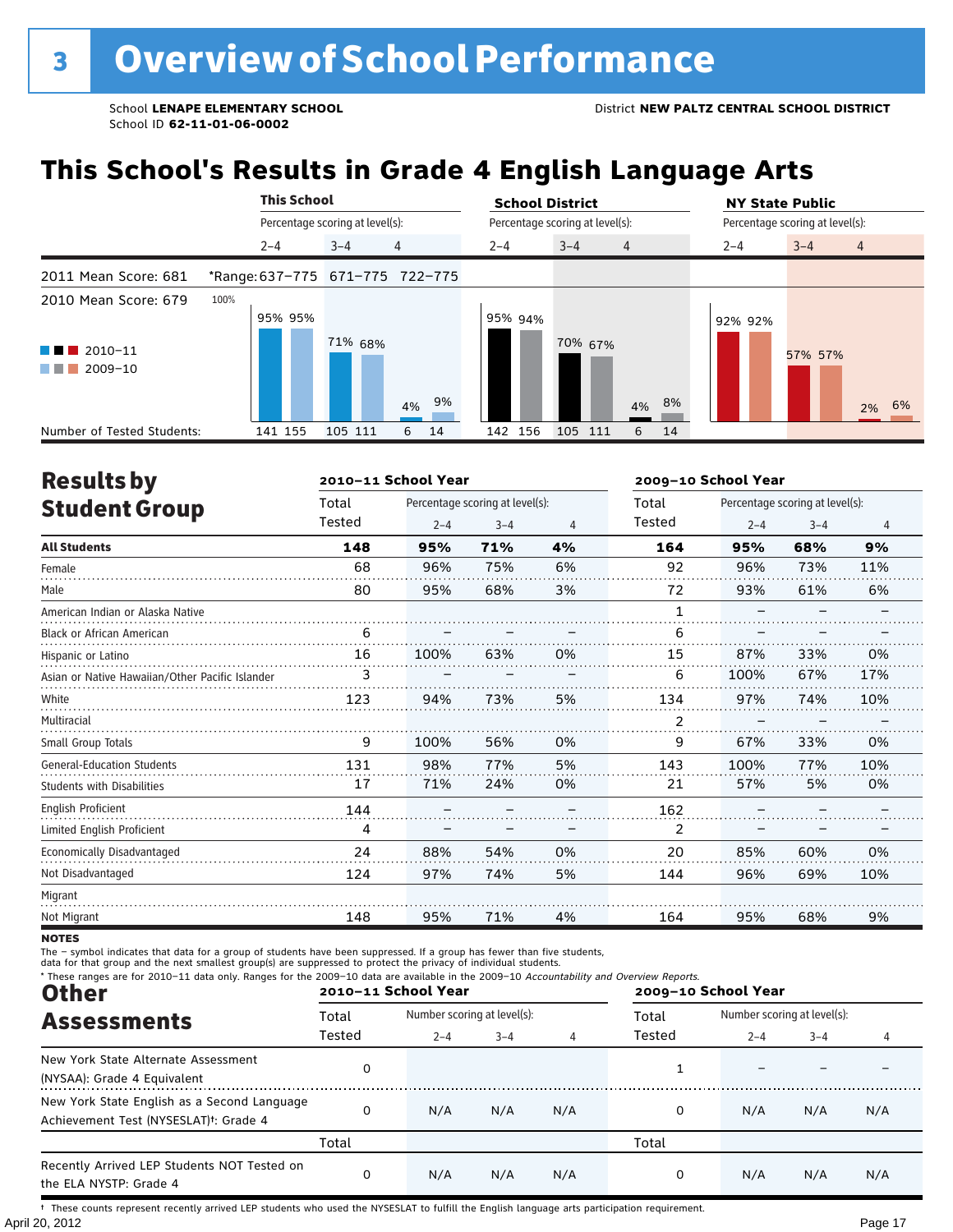## **This School's Results in Grade 4 Mathematics**

|                                                                        | <b>This School</b>              |                                 |          | <b>School District</b> |                                 | <b>NY State Public</b>          |
|------------------------------------------------------------------------|---------------------------------|---------------------------------|----------|------------------------|---------------------------------|---------------------------------|
|                                                                        |                                 | Percentage scoring at level(s): |          |                        | Percentage scoring at level(s): | Percentage scoring at level(s): |
|                                                                        | $2 - 4$                         | $3 - 4$                         | 4        | $2 - 4$                | $3 - 4$<br>$\overline{4}$       | $3 - 4$<br>$2 - 4$<br>4         |
| 2011 Mean Score: 688                                                   | *Range: 636-800 676-800 707-800 |                                 |          |                        |                                 |                                 |
| 2010 Mean Score: 685<br>2010-11<br>a kacamatan ing Kabupatèn Kabupatèn | 100%<br>96% 95%                 | 68% 69%                         |          | 96% 94%                | 67% 68%                         | 94% 95%<br>67% 64%              |
| 2009-10                                                                |                                 |                                 | 24% 21%  |                        | 24% 21%                         | 27% 26%                         |
| Number of Tested Students:                                             | 142 160                         | 100 117                         | 36<br>36 | 143 161                | 100 117<br>36<br>36             |                                 |

| <b>Results by</b>                               |        | 2010-11 School Year |                                 |     | 2009-10 School Year |         |                                 |     |  |
|-------------------------------------------------|--------|---------------------|---------------------------------|-----|---------------------|---------|---------------------------------|-----|--|
| <b>Student Group</b>                            | Total  |                     | Percentage scoring at level(s): |     | Total               |         | Percentage scoring at level(s): |     |  |
|                                                 | Tested | $2 - 4$             | $3 - 4$                         | 4   | Tested              | $2 - 4$ | $3 - 4$                         | 4   |  |
| <b>All Students</b>                             | 148    | 96%                 | 68%                             | 24% | 169                 | 95%     | 69%                             | 21% |  |
| Female                                          | 68     | 96%                 | 66%                             | 16% | 92                  | 97%     | 68%                             | 21% |  |
| Male                                            | 80     | 96%                 | 69%                             | 31% | 77                  | 92%     | 70%                             | 22% |  |
| American Indian or Alaska Native                |        |                     |                                 |     | 1                   |         |                                 |     |  |
| <b>Black or African American</b>                | 6      |                     |                                 |     | 6                   |         |                                 |     |  |
| Hispanic or Latino                              | 16     | 94%                 | 63%                             | 25% | 16                  | 88%     | 31%                             | 0%  |  |
| Asian or Native Hawaiian/Other Pacific Islander | 3      |                     |                                 |     | 6                   | 100%    | 50%                             | 33% |  |
| White                                           | 123    | 97%                 | 70%                             | 24% | 138                 | 96%     | 76%                             | 25% |  |
| Multiracial                                     |        |                     |                                 |     | 2                   |         |                                 |     |  |
| Small Group Totals                              | 9      | 89%                 | 44%                             | 22% | 9                   | 100%    | 56%                             | 22% |  |
| <b>General-Education Students</b>               | 131    | 98%                 | 73%                             | 27% | 143                 | 100%    | 81%                             | 25% |  |
| <b>Students with Disabilities</b>               | 17     | 76%                 | 29%                             | 0%  | 26                  | 65%     | 4%                              | 0%  |  |
| <b>English Proficient</b>                       | 144    |                     |                                 |     | 167                 |         |                                 |     |  |
| Limited English Proficient                      | 4      |                     |                                 |     | 2                   |         |                                 |     |  |
| Economically Disadvantaged                      | 24     | 83%                 | 46%                             | 13% | 24                  | 83%     | 46%                             | 8%  |  |
| Not Disadvantaged                               | 124    | 98%                 | 72%                             | 27% | 145                 | 97%     | 73%                             | 23% |  |
| Migrant                                         |        |                     |                                 |     |                     |         |                                 |     |  |
| Not Migrant                                     | 148    | 96%                 | 68%                             | 24% | 169                 | 95%     | 69%                             | 21% |  |
|                                                 |        |                     |                                 |     |                     |         |                                 |     |  |

**NOTES** 

The – symbol indicates that data for a group of students have been suppressed. If a group has fewer than five students,<br>data for that group and the next smallest group(s) are suppressed to protect the privacy of individual

| <b>Other</b>                                                       |        | 2010-11 School Year          |  | 2009-10 School Year |       |                             |         |  |
|--------------------------------------------------------------------|--------|------------------------------|--|---------------------|-------|-----------------------------|---------|--|
| <b>Assessments</b>                                                 | Total  | Number scoring at level(s):  |  |                     | Total | Number scoring at level(s): |         |  |
|                                                                    | Tested | Tested<br>$2 - 4$<br>$3 - 4$ |  |                     |       |                             | $3 - 4$ |  |
| New York State Alternate Assessment<br>(NYSAA): Grade 4 Equivalent |        |                              |  |                     |       |                             |         |  |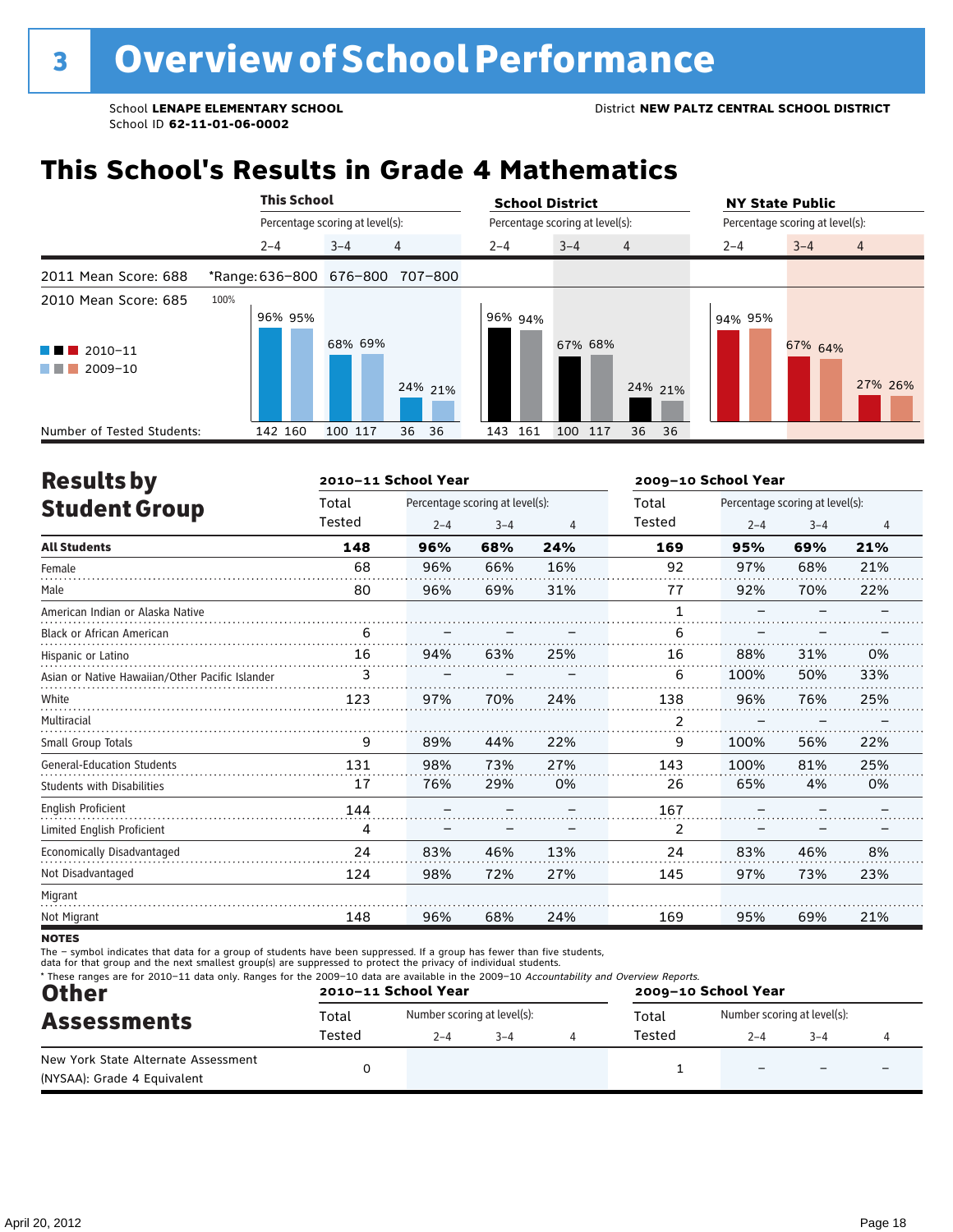### **This School's Results in Grade 4 Science**

|                                                                                | <b>This School</b>      |                                 |            | <b>School District</b> |                                 | <b>NY State Public</b>               |
|--------------------------------------------------------------------------------|-------------------------|---------------------------------|------------|------------------------|---------------------------------|--------------------------------------|
|                                                                                |                         | Percentage scoring at level(s): |            |                        | Percentage scoring at level(s): | Percentage scoring at level(s):      |
|                                                                                | $2 - 4$                 | $3 - 4$                         | 4          | $2 - 4$                | $3 - 4$<br>$\overline{4}$       | $3 - 4$<br>$2 - 4$<br>$\overline{4}$ |
| 2011 Mean Score: 85                                                            | Range: 45-100           | $65 - 100$                      | $85 - 100$ |                        |                                 |                                      |
| 2010 Mean Score: 84<br>$2010 - 11$<br><b>CONTRACTOR</b><br>2009-10<br>a sa Tan | 100%<br>100%98% 96% 94% |                                 | 60% 57%    | 100% 98% 96% 93%       | 60% 57%                         | 98% 97%<br>88% 88%<br>52% 55%        |
| Number of Tested Students:                                                     | 144 164                 | 138 157                         | 96<br>87   | 145 165                | 139<br>87<br>96<br>157          |                                      |

| <b>Results by</b>                               |        | 2010-11 School Year |                                 | 2009-10 School Year |        |         |                                 |     |
|-------------------------------------------------|--------|---------------------|---------------------------------|---------------------|--------|---------|---------------------------------|-----|
| <b>Student Group</b>                            | Total  |                     | Percentage scoring at level(s): |                     | Total  |         | Percentage scoring at level(s): |     |
|                                                 | Tested | $2 - 4$             | $3 - 4$                         | 4                   | Tested | $2 - 4$ | $3 - 4$                         | 4   |
| <b>All Students</b>                             | 144    | 100%                | 96%                             | 60%                 | 167    | 98%     | 94%                             | 57% |
| Female                                          | 67     | 100%                | 96%                             | 63%                 | 90     | 99%     | 96%                             | 66% |
| Male                                            | 77     | 100%                | 96%                             | 58%                 | 77     | 97%     | 92%                             | 48% |
| American Indian or Alaska Native                |        |                     |                                 |                     | 1      |         |                                 |     |
| <b>Black or African American</b>                | 6      |                     |                                 |                     | 6      |         |                                 |     |
| Hispanic or Latino                              | 16     | 100%                | 88%                             | 63%                 | 15     | 100%    | 93%                             | 27% |
| Asian or Native Hawaiian/Other Pacific Islander | 3      |                     |                                 |                     | 6      | 100%    | 100%                            | 67% |
| White                                           | 119    | 100%                | 97%                             | 61%                 | 137    | 99%     | 96%                             | 63% |
| Multiracial                                     |        |                     |                                 |                     | 2      |         |                                 |     |
| Small Group Totals                              | 9      | 100%                | 89%                             | 44%                 | 9      | 89%     | 67%                             | 22% |
| <b>General-Education Students</b>               | 128    | 100%                | 98%                             | 66%                 | 142    | 100%    | 99%                             | 66% |
| <b>Students with Disabilities</b>               | 16     | 100%                | 81%                             | 19%                 | 25     | 88%     | 68%                             | 8%  |
| <b>English Proficient</b>                       | 140    |                     |                                 |                     | 165    |         |                                 |     |
| Limited English Proficient                      | 4      |                     |                                 |                     | 2      |         |                                 |     |
| Economically Disadvantaged                      | 24     | 100%                | 83%                             | 54%                 | 22     | 95%     | 82%                             | 18% |
| Not Disadvantaged                               | 120    | 100%                | 98%                             | 62%                 | 145    | 99%     | 96%                             | 63% |
| Migrant                                         |        |                     |                                 |                     |        |         |                                 |     |
| Not Migrant                                     | 144    | 100%                | 96%                             | 60%                 | 167    | 98%     | 94%                             | 57% |

**NOTES** 

The – symbol indicates that data for a group of students have been suppressed. If a group has fewer than five students,<br>data for that group and the next smallest group(s) are suppressed to protect the privacy of individual

| <b>Other</b>                        | 2010-11 School Year |                             |         |  | 2009-10 School Year |                             |         |  |  |
|-------------------------------------|---------------------|-----------------------------|---------|--|---------------------|-----------------------------|---------|--|--|
| <b>Assessments</b>                  | Total               | Number scoring at level(s): |         |  | Total               | Number scoring at level(s): |         |  |  |
|                                     | Tested              | $2 - 4$                     | $3 - 4$ |  | Tested              | $2 - 4$                     | $3 - 4$ |  |  |
| New York State Alternate Assessment |                     |                             |         |  |                     |                             |         |  |  |
| (NYSAA): Grade 4 Equivalent         |                     |                             |         |  |                     |                             |         |  |  |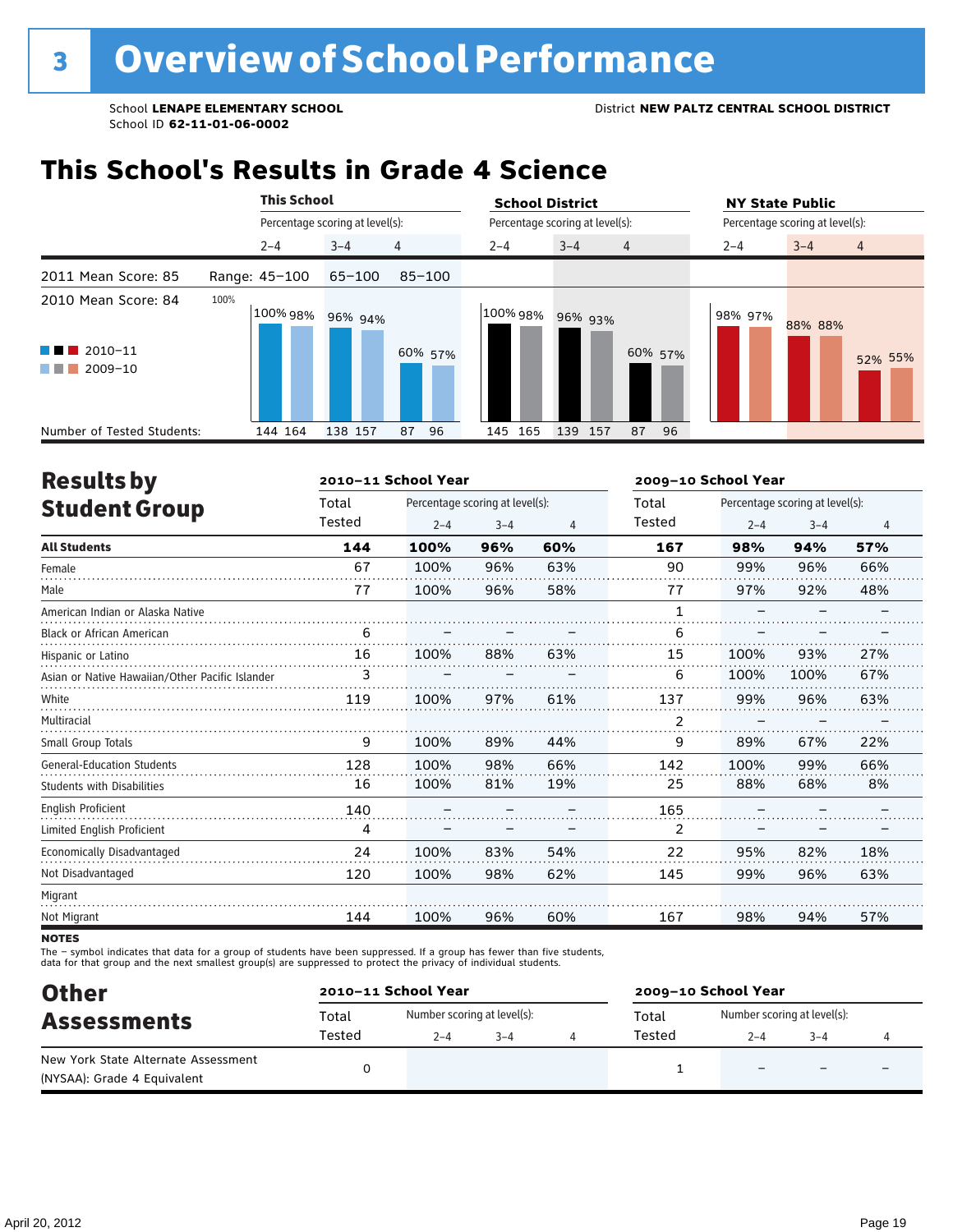## **This School's Results in Grade 5 English Language Arts**

|                                                                                                                                                                             | <b>This School</b> |                                   | <b>School District</b>                             | <b>NY State Public</b>               |
|-----------------------------------------------------------------------------------------------------------------------------------------------------------------------------|--------------------|-----------------------------------|----------------------------------------------------|--------------------------------------|
|                                                                                                                                                                             |                    | Percentage scoring at level(s):   | Percentage scoring at level(s):                    | Percentage scoring at level(s):      |
|                                                                                                                                                                             | $2 - 4$            | $\overline{4}$<br>$3 - 4$         | $3 - 4$<br>$2 - 4$<br>$\overline{4}$               | $3 - 4$<br>$2 - 4$<br>$\overline{4}$ |
| 2011 Mean Score: 674                                                                                                                                                        |                    | *Range: 648-795 668-795 700-795   |                                                    |                                      |
| 2010 Mean Score: 678<br>$\blacksquare$ 2010-11<br>a kacamatan ing Kabupatèn Kabupatèn Ing Kabupatèn Ing Kabupatèn Kabupatèn Kabupatèn Kabupatèn Kabupatèn Kabupa<br>2009-10 | 100%<br>93% 91%    | 68%<br>58%                        | 92% 91%<br>67%<br>58%                              | 89% 88%<br>54% 52%                   |
| Number of Tested Students:                                                                                                                                                  | 157 155            | 18%<br>10%<br>115 100<br>30<br>17 | 18%<br>10%<br>155<br>115<br>17<br>30<br>100<br>157 | 13%<br>4%                            |

| <b>Results by</b>                               |              | 2010-11 School Year |                                 | 2009-10 School Year |        |         |                                 |     |
|-------------------------------------------------|--------------|---------------------|---------------------------------|---------------------|--------|---------|---------------------------------|-----|
| <b>Student Group</b>                            | Total        |                     | Percentage scoring at level(s): |                     | Total  |         | Percentage scoring at level(s): |     |
|                                                 | Tested       | $2 - 4$             | $3 - 4$                         | $\overline{4}$      | Tested | $2 - 4$ | $3 - 4$                         | 4   |
| <b>All Students</b>                             | 169          | 93%                 | 68%                             | 10%                 | 171    | 91%     | 58%                             | 18% |
| Female                                          | 93           | 97%                 | 75%                             | 14%                 | 73     | 95%     | 70%                             | 26% |
| Male                                            | 76           | 88%                 | 59%                             | 5%                  | 98     | 88%     | 50%                             | 11% |
| American Indian or Alaska Native                | $\mathbf{1}$ |                     |                                 |                     |        |         |                                 |     |
| <b>Black or African American</b>                | 5            |                     |                                 |                     | 15     | 80%     | 33%                             | 0%  |
| Hispanic or Latino                              | 17           | 82%                 | 41%                             | 0%                  | 20     | 75%     | 35%                             | 5%  |
| Asian or Native Hawaiian/Other Pacific Islander | 6            | 100%                | 83%                             | 17%                 | 9      |         |                                 |     |
| White                                           | 140          | 94%                 | 71%                             | 11%                 | 126    | 94%     | 65%                             | 21% |
| Multiracial                                     |              |                     |                                 |                     | 1      |         |                                 |     |
| Small Group Totals                              | 6            | 83%                 | 50%                             | 0%                  | 10     | 100%    | 60%                             | 30% |
| <b>General-Education Students</b>               | 145          | 99%                 | 78%                             | 12%                 | 145    | 95%     | 66%                             | 21% |
| <b>Students with Disabilities</b>               | 24           | 54%                 | 8%                              | 0%                  | 26     | 65%     | 15%                             | 0%  |
| <b>English Proficient</b>                       | 168          |                     |                                 |                     | 167    |         |                                 |     |
| Limited English Proficient                      | $\mathbf{1}$ |                     |                                 |                     | 4      |         |                                 |     |
| Economically Disadvantaged                      | 27           | 81%                 | 52%                             | 0%                  | 35     | 77%     | 37%                             | 0%  |
| Not Disadvantaged                               | 142          | 95%                 | 71%                             | 12%                 | 136    | 94%     | 64%                             | 22% |
| Migrant                                         |              |                     |                                 |                     |        |         |                                 |     |
| Not Migrant                                     | 169          | 93%                 | 68%                             | 10%                 | 171    | 91%     | 58%                             | 18% |

**NOTES** 

The – symbol indicates that data for a group of students have been suppressed. If a group has fewer than five students,<br>data for that group and the next smallest group(s) are suppressed to protect the privacy of individual

| * These ranges are for 2010-11 data only. Ranges for the 2009-10 data are available in the 2009-10 Accountability and Overview Reports.<br><b>Other</b> |        | 2010-11 School Year |                             |     | 2009-10 School Year |                             |         |     |
|---------------------------------------------------------------------------------------------------------------------------------------------------------|--------|---------------------|-----------------------------|-----|---------------------|-----------------------------|---------|-----|
| <b>Assessments</b>                                                                                                                                      | Total  |                     | Number scoring at level(s): |     |                     | Number scoring at level(s): |         |     |
|                                                                                                                                                         | Tested | $2 - 4$             | $3 - 4$                     | 4   | Tested              | $2 - 4$                     | $3 - 4$ | 4   |
| New York State Alternate Assessment<br>(NYSAA): Grade 5 Equivalent                                                                                      |        |                     |                             |     |                     |                             |         |     |
| New York State English as a Second Language<br>Achievement Test (NYSESLAT) <sup>t</sup> : Grade 5                                                       |        | N/A                 | N/A                         | N/A |                     | N/A                         | N/A     | N/A |
|                                                                                                                                                         | Total  |                     |                             |     | Total               |                             |         |     |
| Recently Arrived LEP Students NOT Tested on<br>the ELA NYSTP: Grade 5                                                                                   |        | N/A                 | N/A                         | N/A |                     | N/A                         | N/A     | N/A |

April 20, 2012 Page 20 † These counts represent recently arrived LEP students who used the NYSESLAT to fulfill the English language arts participation requirement.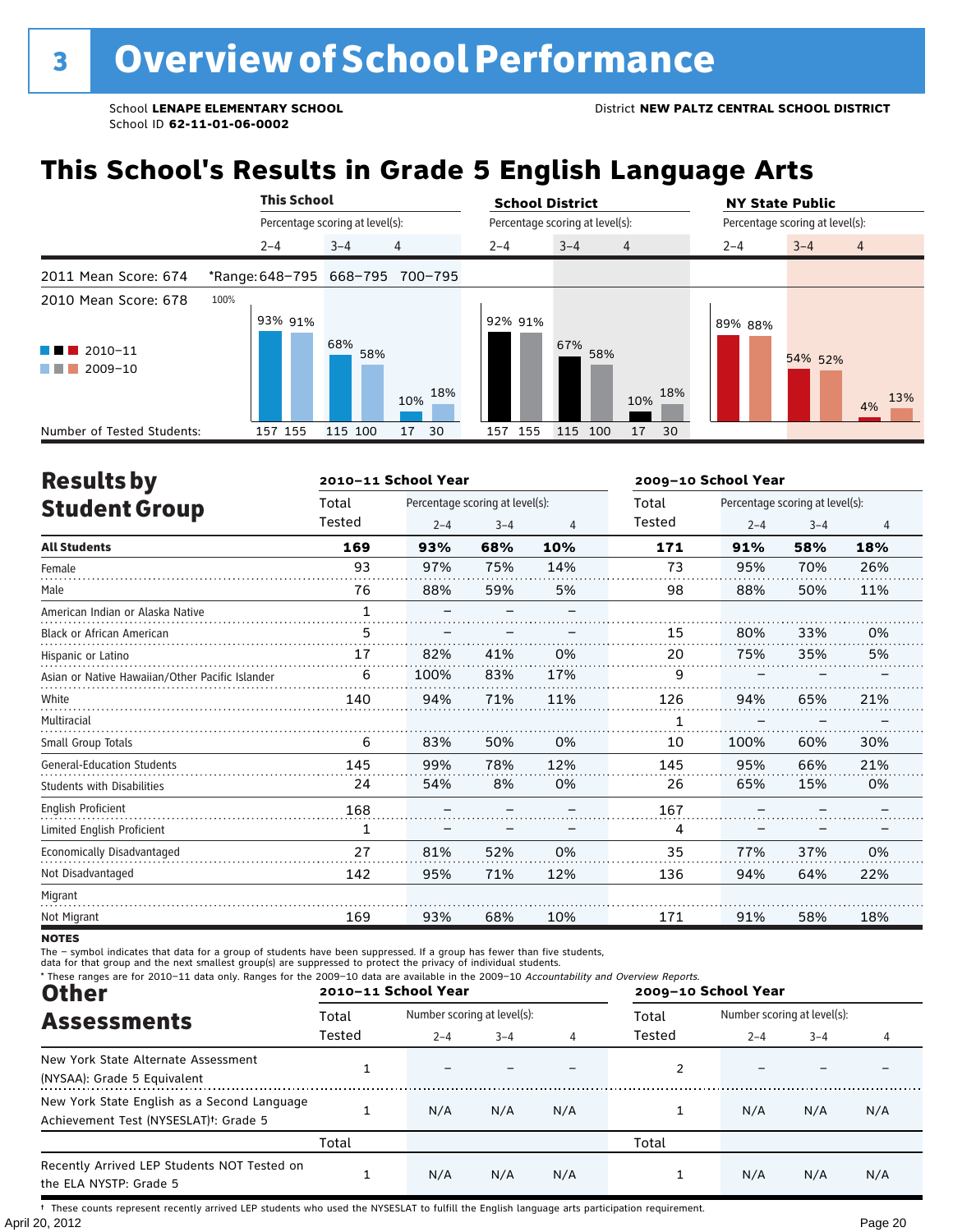## **This School's Results in Grade 5 Mathematics**

|                                                                                       | <b>This School</b>  |                                 | <b>School District</b>               | <b>NY State Public</b>               |
|---------------------------------------------------------------------------------------|---------------------|---------------------------------|--------------------------------------|--------------------------------------|
|                                                                                       |                     | Percentage scoring at level(s): | Percentage scoring at level(s):      | Percentage scoring at level(s):      |
|                                                                                       | $2 - 4$             | $\overline{4}$<br>$3 - 4$       | $3 - 4$<br>$2 - 4$<br>$\overline{4}$ | $3 - 4$<br>$2 - 4$<br>$\overline{4}$ |
| 2011 Mean Score: 687                                                                  |                     | *Range: 640-780 676-780 707-780 |                                      |                                      |
| 2010 Mean Score: 685<br>$\blacksquare$ 2010-11<br><b>Contract Contract</b><br>2009-10 | 100%<br>$198\%$ 94% | 70% 66%<br>17% 22%              | 97% 94%<br>69% 66%<br>17% 22%        | 94% 94%<br>66% 65%<br>23% 24%        |
| Number of Tested Students:                                                            | 166 160             | 119 113<br>29<br>37             | 37<br>166 160<br>119<br>113<br>29    |                                      |

| <b>Results by</b>                               |        | 2010-11 School Year      |                                 |     | 2009-10 School Year |                                 |         |     |  |
|-------------------------------------------------|--------|--------------------------|---------------------------------|-----|---------------------|---------------------------------|---------|-----|--|
| <b>Student Group</b>                            | Total  |                          | Percentage scoring at level(s): |     |                     | Percentage scoring at level(s): |         |     |  |
|                                                 | Tested | $2 - 4$                  | $3 - 4$                         | 4   | Tested              | $2 - 4$                         | $3 - 4$ | 4   |  |
| <b>All Students</b>                             | 170    | 98%                      | 70%                             | 17% | 171                 | 94%                             | 66%     | 22% |  |
| Female                                          | 94     | 98%                      | 68%                             | 15% | 73                  | 95%                             | 71%     | 23% |  |
| Male                                            | 76     | 97%                      | 72%                             | 20% | 98                  | 93%                             | 62%     | 20% |  |
| American Indian or Alaska Native                | 1      | $\overline{\phantom{0}}$ |                                 |     |                     |                                 |         |     |  |
| <b>Black or African American</b>                | 5      |                          |                                 |     | 14                  | 79%                             | 50%     | 7%  |  |
| Hispanic or Latino                              | 17     | 100%                     | 53%                             | 6%  | 20                  | 90%                             | 45%     | 10% |  |
| Asian or Native Hawaiian/Other Pacific Islander |        | 100%                     | 71%                             | 43% | 9                   |                                 |         |     |  |
| White                                           | 140    | 98%                      | 74%                             | 18% | 127                 | 95%                             | 70%     | 24% |  |
| Multiracial                                     |        |                          |                                 |     | 1                   |                                 |         |     |  |
| Small Group Totals                              | 6      | 83%                      | 33%                             | 0%  | 10                  | 100%                            | 80%     | 40% |  |
| <b>General-Education Students</b>               | 146    | 99%                      | 79%                             | 20% | 146                 | 96%                             | 75%     | 25% |  |
| <b>Students with Disabilities</b>               | 24     | 88%                      | 17%                             | 0%  | 25                  | 80%                             | 12%     | 0%  |  |
| <b>English Proficient</b>                       | 168    |                          |                                 |     | 166                 | 94%                             | 67%     | 22% |  |
| Limited English Proficient                      | 2      |                          |                                 |     | 5                   | 80%                             | 40%     | 0%  |  |
| Economically Disadvantaged                      | 27     | 96%                      | 52%                             | 4%  | 36                  | 86%                             | 42%     | 8%  |  |
| Not Disadvantaged                               | 143    | 98%                      | 73%                             | 20% | 135                 | 96%                             | 73%     | 25% |  |
| Migrant                                         |        |                          |                                 |     |                     |                                 |         |     |  |
| Not Migrant                                     | 170    | 98%                      | 70%                             | 17% | 171                 | 94%                             | 66%     | 22% |  |
|                                                 |        |                          |                                 |     |                     |                                 |         |     |  |

**NOTES** 

The – symbol indicates that data for a group of students have been suppressed. If a group has fewer than five students,<br>data for that group and the next smallest group(s) are suppressed to protect the privacy of individual

| <b>Other</b>                                                       |        | 2010-11 School Year         | * These ranges are for 2010-11 data only. Ranges for the 2009-10 data are available in the 2009-10 Accountability and Overview Reports.<br>2009-10 School Year |  |        |                             |         |  |
|--------------------------------------------------------------------|--------|-----------------------------|----------------------------------------------------------------------------------------------------------------------------------------------------------------|--|--------|-----------------------------|---------|--|
| <b>Assessments</b>                                                 | Total  | Number scoring at level(s): |                                                                                                                                                                |  | Total  | Number scoring at level(s): |         |  |
|                                                                    | Tested | $2 - 4$                     | $-4$                                                                                                                                                           |  | Tested | $2 - 4$                     | $3 - 4$ |  |
| New York State Alternate Assessment<br>(NYSAA): Grade 5 Equivalent |        | $\overline{\phantom{0}}$    |                                                                                                                                                                |  |        |                             |         |  |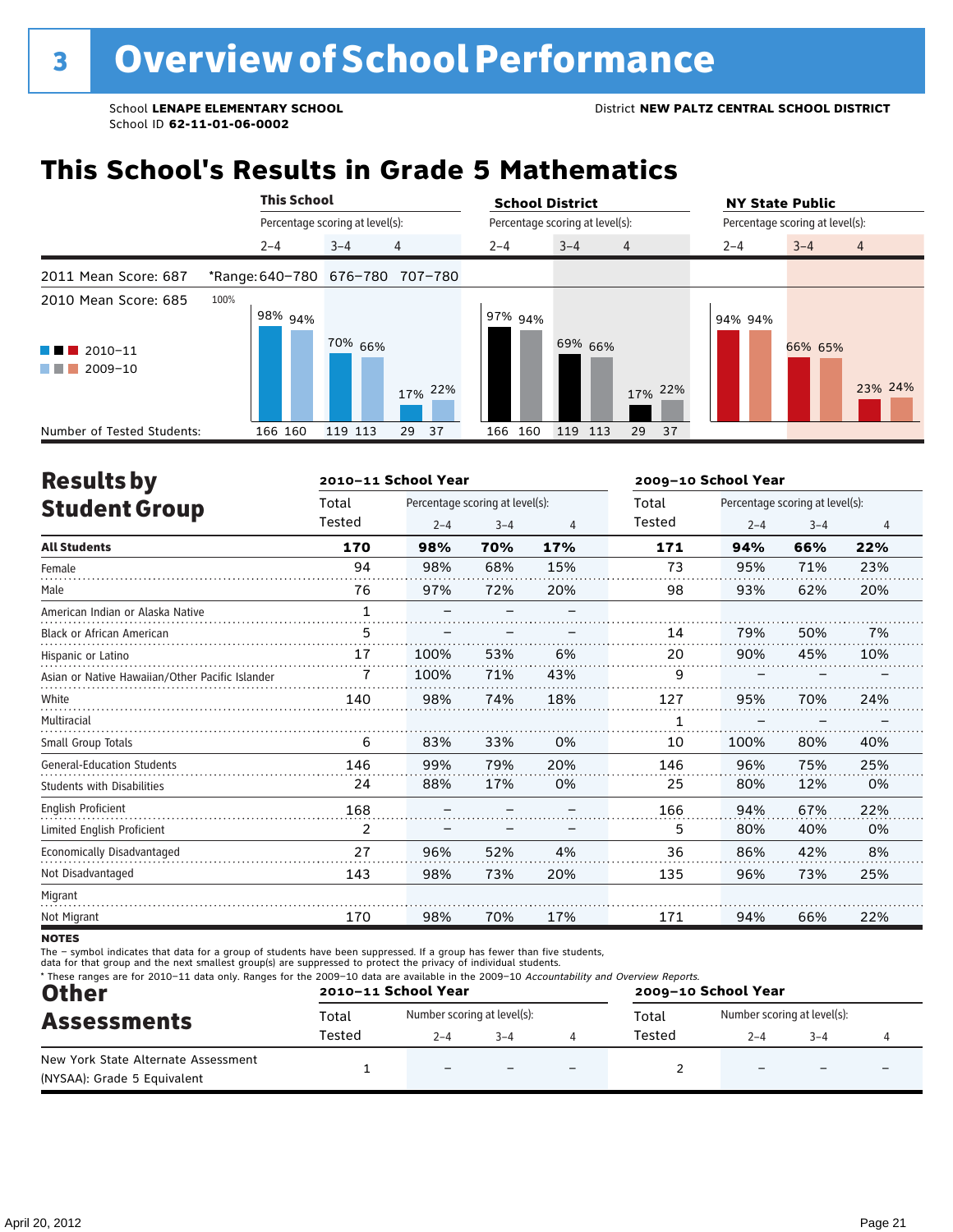## **This School's Results in Grade 6 English Language Arts**

|                            | <b>This School</b> |                                 |                |         | <b>School District</b>          |         | <b>NY State Public</b>          |
|----------------------------|--------------------|---------------------------------|----------------|---------|---------------------------------|---------|---------------------------------|
|                            |                    | Percentage scoring at level(s): |                |         | Percentage scoring at level(s): |         | Percentage scoring at level(s): |
|                            | $2 - 4$            | $3 - 4$                         | $\overline{4}$ | $2 - 4$ | $3 - 4$<br>$\overline{4}$       | $2 - 4$ | $3 - 4$<br>$\overline{4}$       |
|                            | *Range:            |                                 |                |         |                                 |         |                                 |
|                            | 100%               |                                 |                |         |                                 |         |                                 |
|                            |                    |                                 |                |         |                                 |         |                                 |
| $\blacksquare$ 2010-11     |                    |                                 |                |         |                                 |         |                                 |
| 2009-10<br>a shekara       |                    |                                 |                |         |                                 |         |                                 |
|                            |                    |                                 |                |         |                                 |         |                                 |
|                            |                    |                                 |                |         |                                 |         |                                 |
| Number of Tested Students: |                    |                                 |                |         |                                 |         |                                 |

| <b>Resultsby</b>                                |        | 2010-11 School Year |                                 |   | 2009-10 School Year |         |                                 |   |
|-------------------------------------------------|--------|---------------------|---------------------------------|---|---------------------|---------|---------------------------------|---|
| <b>Student Group</b>                            | Total  |                     | Percentage scoring at level(s): |   | Total               |         | Percentage scoring at level(s): |   |
|                                                 | Tested | $2 - 4$             | $3 - 4$                         | 4 | Tested              | $2 - 4$ | $3 - 4$                         | 4 |
| <b>All Students</b>                             |        |                     |                                 |   |                     |         |                                 |   |
| Female                                          |        |                     |                                 |   |                     |         |                                 |   |
| Male                                            |        |                     |                                 |   |                     |         |                                 |   |
| American Indian or Alaska Native                |        |                     |                                 |   |                     |         |                                 |   |
| <b>Black or African American</b>                |        |                     |                                 |   |                     |         |                                 |   |
| Hispanic or Latino                              |        |                     |                                 |   |                     |         |                                 |   |
| Asian or Native Hawaiian/Other Pacific Islander |        |                     |                                 |   |                     |         |                                 |   |
| White                                           |        |                     |                                 |   |                     |         |                                 |   |
| Multiracial                                     |        |                     |                                 |   |                     |         |                                 |   |
| Small Group Totals                              |        |                     |                                 |   |                     |         |                                 |   |
| <b>General-Education Students</b>               |        |                     |                                 |   |                     |         |                                 |   |
| Students with Disabilities                      |        |                     |                                 |   |                     |         |                                 |   |
| English Proficient                              |        |                     |                                 |   |                     |         |                                 |   |
| Limited English Proficient                      |        |                     |                                 |   |                     |         |                                 |   |
| Economically Disadvantaged                      |        |                     |                                 |   |                     |         |                                 |   |
| Not Disadvantaged                               |        |                     |                                 |   |                     |         |                                 |   |
| Migrant                                         |        |                     |                                 |   |                     |         |                                 |   |
| Not Migrant                                     |        |                     |                                 |   |                     |         |                                 |   |

#### **NOTES**

The – symbol indicates that data for a group of students have been suppressed. If a group has fewer than five students,<br>data for that group and the next smallest group(s) are suppressed to protect the privacy of individual

| * These ranges are for 2010-11 data only. Ranges for the 2009-10 data are available in the 2009-10 Accountability and Overview Reports.<br><b>Other</b> |          | 2010-11 School Year |                             |     | 2009-10 School Year |                             |         |     |
|---------------------------------------------------------------------------------------------------------------------------------------------------------|----------|---------------------|-----------------------------|-----|---------------------|-----------------------------|---------|-----|
| <b>Assessments</b>                                                                                                                                      | Total    |                     | Number scoring at level(s): |     |                     | Number scoring at level(s): |         |     |
|                                                                                                                                                         | Tested   | $2 - 4$             | $3 - 4$                     | 4   | Tested              | $2 - 4$                     | $3 - 4$ | 4   |
| New York State Alternate Assessment<br>(NYSAA): Grade 6 Equivalent                                                                                      |          |                     |                             |     |                     |                             |         |     |
| New York State English as a Second Language<br>Achievement Test (NYSESLAT) <sup>†</sup> : Grade 6                                                       | $\Omega$ | N/A                 | N/A                         | N/A | 0                   | N/A                         | N/A     | N/A |
|                                                                                                                                                         | Total    |                     |                             |     | Total               |                             |         |     |
| Recently Arrived LEP Students NOT Tested on<br>the ELA NYSTP: Grade 6                                                                                   | 0        | N/A                 | N/A                         | N/A | 0                   | N/A                         | N/A     | N/A |

April 20, 2012 Page 22 † These counts represent recently arrived LEP students who used the NYSESLAT to fulfill the English language arts participation requirement.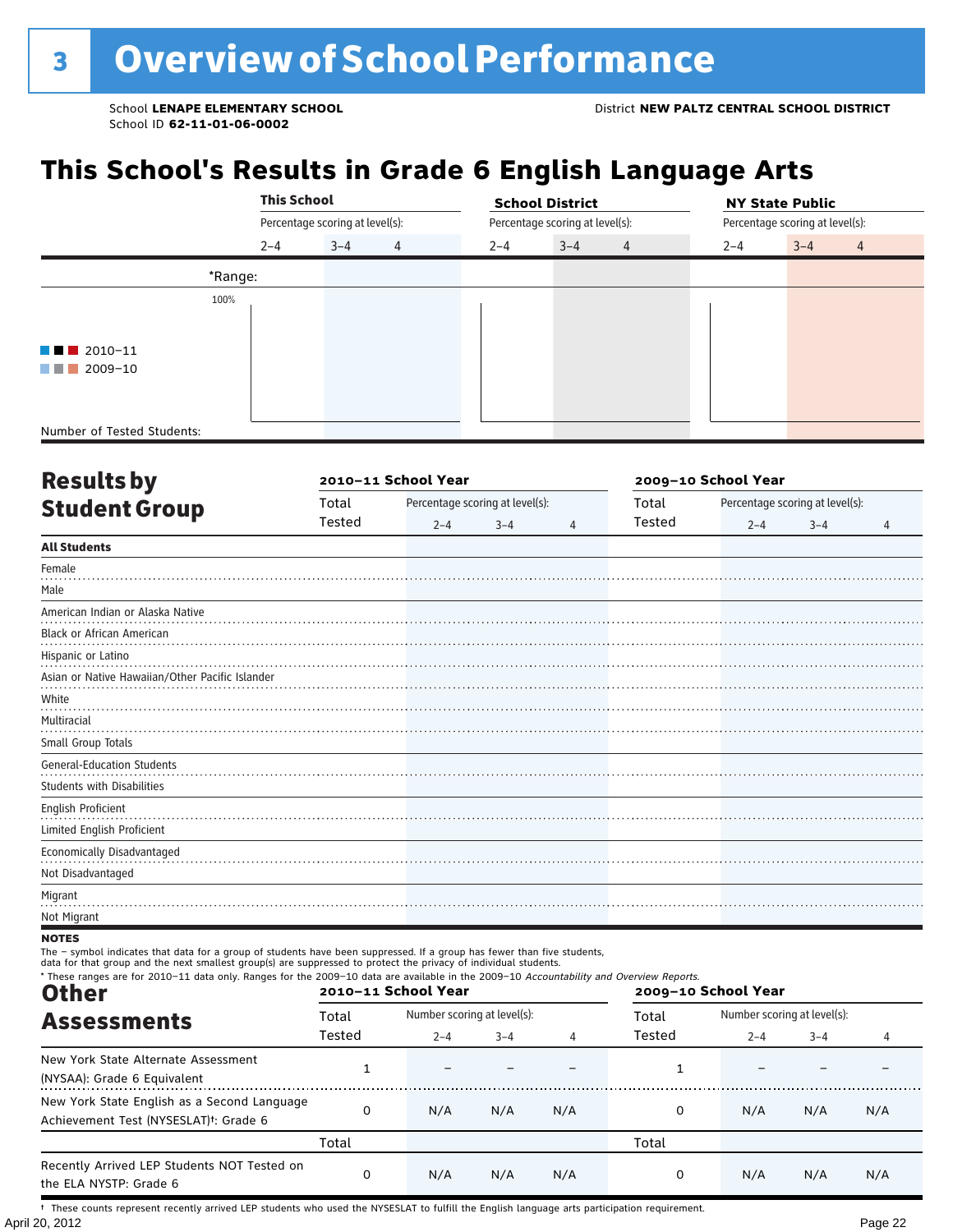## **This School's Results in Grade 6 Mathematics**

|                              |         | <b>This School</b><br>$\overline{4}$<br>$3 - 4$ |  |         | <b>School District</b>          |                | <b>NY State Public</b>          |         |                |  |
|------------------------------|---------|-------------------------------------------------|--|---------|---------------------------------|----------------|---------------------------------|---------|----------------|--|
|                              |         | Percentage scoring at level(s):<br>$2 - 4$      |  |         | Percentage scoring at level(s): |                | Percentage scoring at level(s): |         |                |  |
|                              |         |                                                 |  | $2 - 4$ | $3 - 4$                         | $\overline{4}$ | $2 - 4$                         | $3 - 4$ | $\overline{4}$ |  |
|                              | *Range: |                                                 |  |         |                                 |                |                                 |         |                |  |
|                              | 100%    |                                                 |  |         |                                 |                |                                 |         |                |  |
|                              |         |                                                 |  |         |                                 |                |                                 |         |                |  |
| $\blacksquare$ 2010-11       |         |                                                 |  |         |                                 |                |                                 |         |                |  |
| 2009-10<br><b>CONTRACTOR</b> |         |                                                 |  |         |                                 |                |                                 |         |                |  |
|                              |         |                                                 |  |         |                                 |                |                                 |         |                |  |
|                              |         |                                                 |  |         |                                 |                |                                 |         |                |  |
| Number of Tested Students:   |         |                                                 |  |         |                                 |                |                                 |         |                |  |

|        |         |         | 2009-10 School Year |                                 |         |         |                                 |
|--------|---------|---------|---------------------|---------------------------------|---------|---------|---------------------------------|
| Total  |         |         |                     | Total                           |         |         |                                 |
| Tested | $2 - 4$ | $3 - 4$ | 4                   | <b>Tested</b>                   | $2 - 4$ | $3 - 4$ | $\overline{4}$                  |
|        |         |         |                     |                                 |         |         |                                 |
|        |         |         |                     |                                 |         |         |                                 |
|        |         |         |                     |                                 |         |         |                                 |
|        |         |         |                     |                                 |         |         |                                 |
|        |         |         |                     |                                 |         |         |                                 |
|        |         |         |                     |                                 |         |         |                                 |
|        |         |         |                     |                                 |         |         |                                 |
|        |         |         |                     |                                 |         |         |                                 |
|        |         |         |                     |                                 |         |         |                                 |
|        |         |         |                     |                                 |         |         |                                 |
|        |         |         |                     |                                 |         |         |                                 |
|        |         |         |                     |                                 |         |         |                                 |
|        |         |         |                     |                                 |         |         |                                 |
|        |         |         |                     |                                 |         |         |                                 |
|        |         |         |                     |                                 |         |         |                                 |
|        |         |         |                     |                                 |         |         |                                 |
|        |         |         |                     |                                 |         |         |                                 |
|        |         |         |                     |                                 |         |         |                                 |
|        |         |         | 2010-11 School Year | Percentage scoring at level(s): |         |         | Percentage scoring at level(s): |

**NOTES** 

The – symbol indicates that data for a group of students have been suppressed. If a group has fewer than five students,<br>data for that group and the next smallest group(s) are suppressed to protect the privacy of individual

| <b>Other</b>                                                       |        | 2010-11 School Year         |        |  | 2009-10 School Year |                             |         |  |
|--------------------------------------------------------------------|--------|-----------------------------|--------|--|---------------------|-----------------------------|---------|--|
| <b>Assessments</b>                                                 | Total  | Number scoring at level(s): |        |  | Total               | Number scoring at level(s): |         |  |
|                                                                    | Tested | $2 - 4$                     | $-3-4$ |  | Tested              | $2 - 4$                     | $3 - 4$ |  |
| New York State Alternate Assessment<br>(NYSAA): Grade 6 Equivalent |        | $\overline{\phantom{0}}$    |        |  |                     |                             |         |  |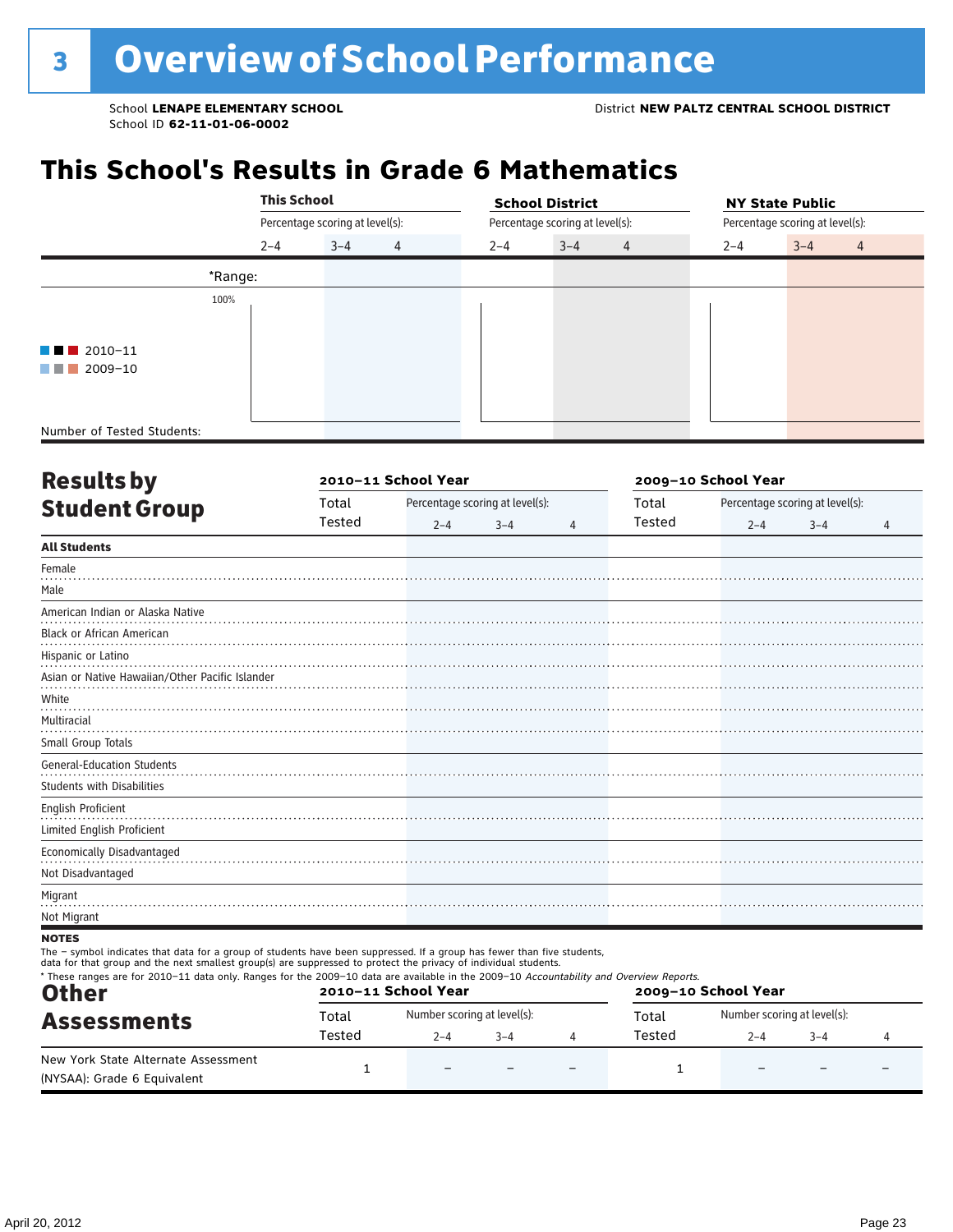## **This School's Results in Grade 7 English Language Arts**

|                            | <b>This School</b> |                                 |                |         | <b>School District</b>          |         | <b>NY State Public</b>          |
|----------------------------|--------------------|---------------------------------|----------------|---------|---------------------------------|---------|---------------------------------|
|                            |                    | Percentage scoring at level(s): |                |         | Percentage scoring at level(s): |         | Percentage scoring at level(s): |
|                            | $2 - 4$            | $3 - 4$                         | $\overline{4}$ | $2 - 4$ | $3 - 4$<br>$\overline{4}$       | $2 - 4$ | $3 - 4$<br>$\overline{4}$       |
|                            | *Range:            |                                 |                |         |                                 |         |                                 |
|                            | 100%               |                                 |                |         |                                 |         |                                 |
|                            |                    |                                 |                |         |                                 |         |                                 |
| $\blacksquare$ 2010-11     |                    |                                 |                |         |                                 |         |                                 |
| 2009-10<br>a shekara       |                    |                                 |                |         |                                 |         |                                 |
|                            |                    |                                 |                |         |                                 |         |                                 |
|                            |                    |                                 |                |         |                                 |         |                                 |
| Number of Tested Students: |                    |                                 |                |         |                                 |         |                                 |

| <b>Results by</b>                               |        | 2010-11 School Year |                                 |   | 2009-10 School Year |         |                                 |   |
|-------------------------------------------------|--------|---------------------|---------------------------------|---|---------------------|---------|---------------------------------|---|
| <b>Student Group</b>                            | Total  |                     | Percentage scoring at level(s): |   | Total               |         | Percentage scoring at level(s): |   |
|                                                 | Tested | $2 - 4$             | $3 - 4$                         | 4 | Tested              | $2 - 4$ | $3 - 4$                         | 4 |
| <b>All Students</b>                             |        |                     |                                 |   |                     |         |                                 |   |
| Female                                          |        |                     |                                 |   |                     |         |                                 |   |
| Male                                            |        |                     |                                 |   |                     |         |                                 |   |
| American Indian or Alaska Native                |        |                     |                                 |   |                     |         |                                 |   |
| <b>Black or African American</b>                |        |                     |                                 |   |                     |         |                                 |   |
| Hispanic or Latino                              |        |                     |                                 |   |                     |         |                                 |   |
| Asian or Native Hawaiian/Other Pacific Islander |        |                     |                                 |   |                     |         |                                 |   |
| White                                           |        |                     |                                 |   |                     |         |                                 |   |
| Multiracial                                     |        |                     |                                 |   |                     |         |                                 |   |
| Small Group Totals                              |        |                     |                                 |   |                     |         |                                 |   |
| <b>General-Education Students</b>               |        |                     |                                 |   |                     |         |                                 |   |
| <b>Students with Disabilities</b>               |        |                     |                                 |   |                     |         |                                 |   |
| English Proficient                              |        |                     |                                 |   |                     |         |                                 |   |
| Limited English Proficient                      |        |                     |                                 |   |                     |         |                                 |   |
| Economically Disadvantaged                      |        |                     |                                 |   |                     |         |                                 |   |
| Not Disadvantaged                               |        |                     |                                 |   |                     |         |                                 |   |
| Migrant                                         |        |                     |                                 |   |                     |         |                                 |   |
| Not Migrant                                     |        |                     |                                 |   |                     |         |                                 |   |

#### **NOTES**

The – symbol indicates that data for a group of students have been suppressed. If a group has fewer than five students,<br>data for that group and the next smallest group(s) are suppressed to protect the privacy of individual

| * These ranges are for 2010-11 data only. Ranges for the 2009-10 data are available in the 2009-10 Accountability and Overview Reports.<br><b>Other</b> |          | 2010-11 School Year         |         |     | 2009-10 School Year |                             |         |     |
|---------------------------------------------------------------------------------------------------------------------------------------------------------|----------|-----------------------------|---------|-----|---------------------|-----------------------------|---------|-----|
| <b>Assessments</b>                                                                                                                                      | Total    | Number scoring at level(s): |         |     | Total               | Number scoring at level(s): |         |     |
|                                                                                                                                                         | Tested   | $2 - 4$                     | $3 - 4$ | 4   | Tested              | $2 - 4$                     | $3 - 4$ | 4   |
| New York State Alternate Assessment<br>(NYSAA): Grade 7 Equivalent                                                                                      |          |                             |         |     |                     |                             |         |     |
| New York State English as a Second Language<br>Achievement Test (NYSESLAT) <sup>+</sup> : Grade 7                                                       | $\Omega$ | N/A                         | N/A     | N/A | 0                   | N/A                         | N/A     | N/A |
|                                                                                                                                                         | Total    |                             |         |     | Total               |                             |         |     |
| Recently Arrived LEP Students NOT Tested on<br>the ELA NYSTP: Grade 7                                                                                   | 0        | N/A                         | N/A     | N/A | 0                   | N/A                         | N/A     | N/A |

April 20, 2012 Page 24 † These counts represent recently arrived LEP students who used the NYSESLAT to fulfill the English language arts participation requirement.